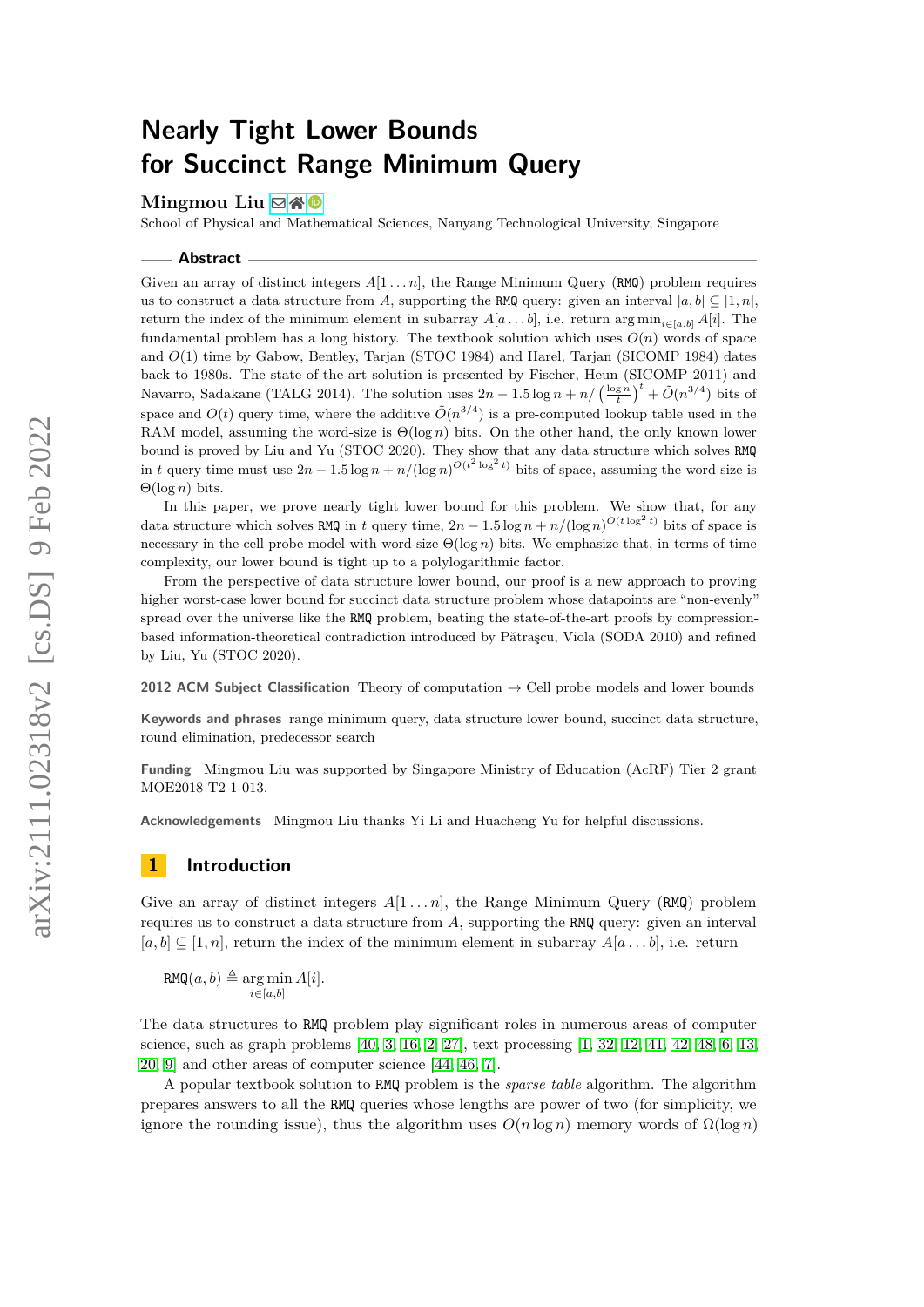bits. Observe that any RMQ query can be solved by comparing the elements in array *A* corresponding to the answers to at most two prepared overlapping RMQ queries. Therefore the algorithm can answer RMQ query in  $O(1)$  time. Gabow, Bentley, Tarjan [\[14\]](#page-15-5) and Harel, Tarjan [\[19\]](#page-15-6) further show that we can compress the space usage to  $O(n)$  memory words while enjoy the  $O(1)$  query time by reducing to a problem named  $\pm 1$ RMQ.

A trend in the theory of data structures is the *succinct* data structure [\[21\]](#page-15-7). From the perspective of the succinct data structure, the classical solution is far from being optimal. It turns out that the Cartesian tree [\[50\]](#page-17-1) of the input array  $A[1 \dots n]$  precisely captures all the information about the answers to all RMQ queries. The Cartesian tree is a rooted binary tree of *n* nodes, hence the number of different inputs is the *n*-th Catalan number  $C_n \triangleq \binom{2n}{n}$  /(*n* + 1), and the information-theoretical optimal number of bits needed to store the input is  $2n - 1.5 \log n + O(1)$ . However the above classical solution consumes  $O(n)$  *words*  $\approx O(n \log n)$  *bits.* 

The first "truly" linear space (which is called a *compact* data structure in the language of succinct data structure) solution is presented by Sadakane [\[41\]](#page-16-2). Sadakane proposed a RMQ data structure using  $\approx 4n$  bits of space and  $O(1)$  query time, assuming the word size is  $\Theta(\log n)$  bits. Later, the space cost is improved to  $2n - 1.5 \log n + O(n \log \log n / \log n)$  bits by Fischer and Heun [\[10,](#page-14-6) [11\]](#page-14-7).

The state-of-the-art solution [\[43,](#page-16-6) [33\]](#page-16-7) is based on the succinct *augmented B-tree* [\[35\]](#page-16-8) (which is called *segment tree* by competitive programming participants [\[22\]](#page-15-8)). Assuming the word size is  $\Theta(\log n)$  bits, the solution solves RMQ with  $2n - 1.5 \log n + n/(\frac{\log n}{t})^t$  bits of space for database, extra  $\tilde{O}(n^{3/4})$  bits of space for a pre-computed lookup table to help the computation in the RAM model, and  $O(t)$  query time, where  $t > 1$  is an arbitrary parameter. On the other hand, the only known lower bound for RMQ is presented by Liu and Yu [\[29\]](#page-15-9). They proved that any data structure which solves RMQ in *t* time must use  $2n - 1.5 \log n + n/(\log n)^{O(t^2 \log^2 t)}$  bits of space, assuming the word size is  $\Theta(\log n)$  bits. It is easy to see that, in terms of time complexity, the gap between the state-of-the-art upper bound and the lower bound is quadratic: if the space cost is limited to  $2n - 1.5 \log n + r$ bits, then the query time upper bound is  $t = O\left(\frac{\log(n/r)}{\log(\log n)}\right)$  $\frac{\log(n/r)}{\log(\log n/t)}$ , while the query time lower bound is  $t = \widetilde{\Omega} \left( \sqrt{\frac{\log(n/r)}{\log \log n}} \right)$ ). In particular, when  $r = O(1)$ , the upper bound is  $t = O(\log n)$ 

meanwhile the lower bound is  $t = \Omega(\sqrt{\log n})$ . Thus a question is raised from [\[33,](#page-16-7) [29\]](#page-15-9): *what* √ *is the optimal time-space trade-off for RMQ data structures?*

## **1.1 Our contribution**

In this paper, we present the following improved lower bound for the Range Minimum Query problem.

<span id="page-1-0"></span> $\triangleright$  **Theorem 1.** *Given an array*  $A[1 \dots n]$ *, for any data structure supporting RMQ queries using*  $2n - 1.5 \log n + r$  *bits of space and query time t, we must have* 

 $r = n/w^{O(t \log^2 t)},$ 

*in the cell-probe model with word-size*  $w = \Omega(\log n)$ .

We emphasize that, for any *r*, we present a lower bound of  $t = \Omega(t_{opt}/\log^3 t_{opt})$ , where  $t_{opt}$  is the optimal time cost when the data structure is allowed to consume  $2n - 1.5 \log n + r$ bits of space. Hence our lower bound is nearly tight. For example, assuming the data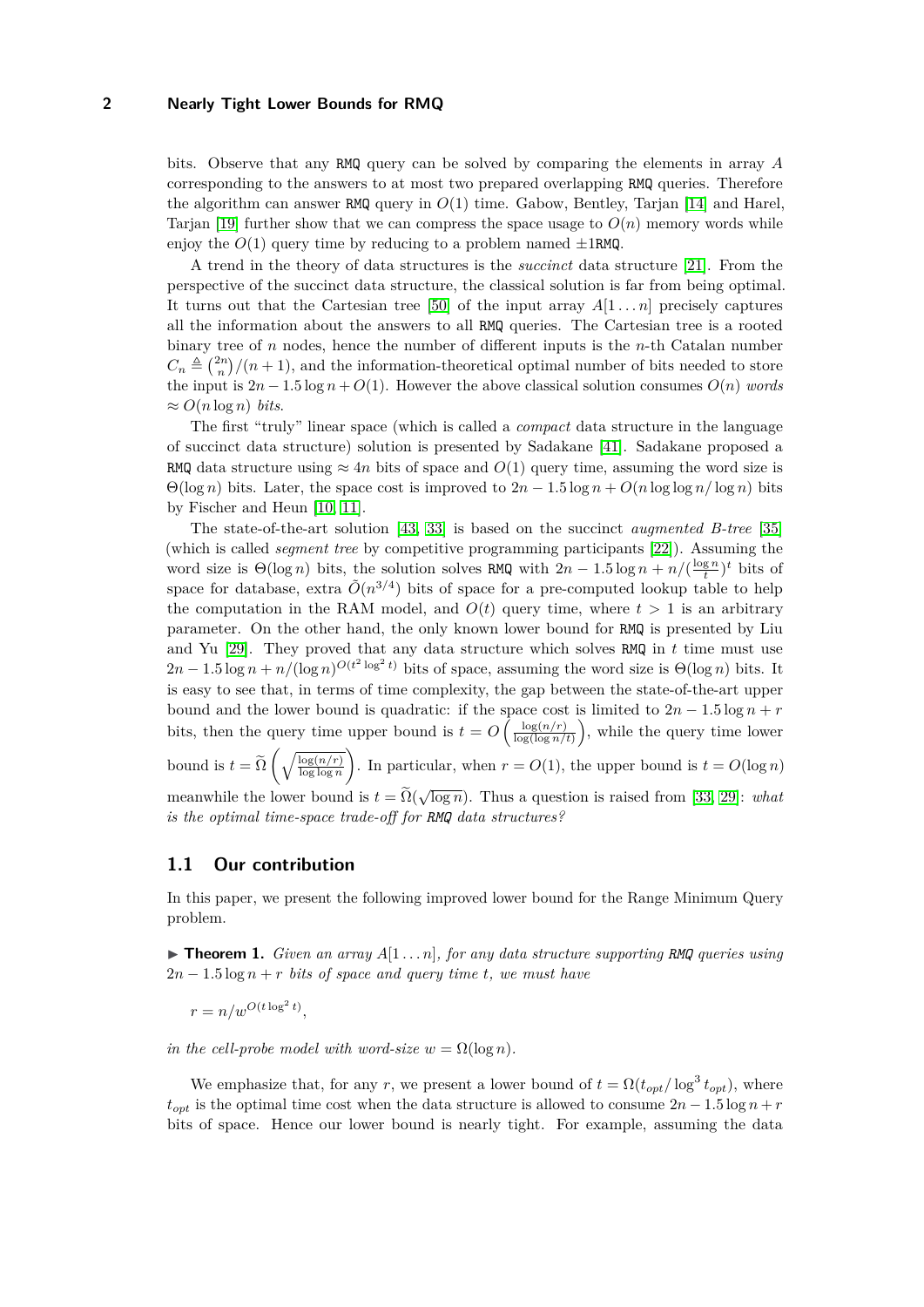structure consumes  $2n - 1.5 \log n + O(1)$  bits, then we have lower bound  $t = \Omega \left( \frac{\log n}{(\log \log n)^3} \right)$ , meanwhile the known upper bound is  $t = O(\log n)$ .

In the area of data structure lower bound, the state-of-the-art technique is a variant of round-elimination from [\[39\]](#page-16-9). However, the original technique [\[39\]](#page-16-9) works for proving *average-case* lower bound. Specifically, the original technique works in the case that a random query consumes high time cost with high probability. In contrast, for the RMQ problem, a few answers are sufficient to answer a substantial fraction of RMQ queries among the  $\binom{n}{2}$ queries, so a random query can be solved by accessing a few memory cells which contain the aforementioned answers with high probability. [\[29\]](#page-15-9) fixes this issue by executing roundelimination only on a few *hard queries*, which highly rely on the database. Nevertheless the technique in [\[29\]](#page-15-9) is awkward in dealing with problems whose datapoints are "non-evenly" spread over the universe like RMQ. As a result, one round of the round-elimination in [\[29\]](#page-15-9) can eliminate at most  $O(1/(t \log^2 t))$  times of memory accessing in expectation, which causes the quadratic gap. To circumvent this problem, we present a better round-elimination, so that one round of round-elimination eliminates at least  $\Omega(1/\log^2 t)$  times of memory accessing in expectation. See Section [2](#page-3-0) and Section [4](#page-11-0) for more details.

## **1.2 Related works**

The *richness* technique and the *round-elimination* are two major techniques used to prove data structure lower bounds. Both of the two techniques are derived from [\[30,](#page-16-10) [31\]](#page-16-11).

The richness technique was improved by Pǎtrascu and Thorup [\[36\]](#page-16-12) (*direct-sum for richness*) and by Panigrahy, Talwar and Wieder [\[34\]](#page-16-13) (*cell-sampling*). The cell-sampling technique was applied to static data structures [\[47,](#page-16-14) [34,](#page-16-13) [24,](#page-15-10) [18,](#page-15-11) [52\]](#page-17-2), dynamic data structures [\[23,](#page-15-12) [8,](#page-14-8) [26\]](#page-15-13), streaming  $[25]$ , and succinct data structures  $[15]$ .<sup>[1](#page-2-0)</sup> The cell-sampling technique requires a property that a few obliviously random queries reveal a lot of information about the database, whereas it does not hold for RMQ problem as we discussed earlier.

The round-elimination technique was improved and refined for several times. It has application to data structures with polynomial space usage [\[4,](#page-14-9) [45,](#page-16-15) [5,](#page-14-10) [28\]](#page-15-16), data structures with near-linear space usage [\[37,](#page-16-16) [38\]](#page-16-17), as well as succinct data structures [\[39,](#page-16-9) [29\]](#page-15-9). We compare our technique with the ones in [\[39,](#page-16-9) [29\]](#page-15-9) in next subsection.

Golynski [\[17\]](#page-15-17) developed a different technique to prove lower bound for succinct data structures, and proved lower bounds for three problems. The technique requires a pair of opposite queries (the "forward query" and the "inverse query") which can "verify" each other, for example  $\pi(i) = j$  and  $\pi^{-1}(j) = i$  for some permutation  $\pi$ .

Recently, Viola [\[49\]](#page-17-3) proposed a new technique to prove lower bounds for both samplers and succinct data structures. Viola's technique does not require encoding arguments. Furthermore, Viola presented a new proof of  $r = n/w^{O(t)}$  lower bounds for the rank problem [\[39\]](#page-16-9) as well as the colored-multi-predecessor problem [\[49\]](#page-17-3). We emphasize that Viola's technique only works for data structure problems whose datapoints are "evenly" spread, such as the rank problem and the colored-multi-predecessor problem. However the input for the RMQ problem in the worst case is far from being "even", which is precisely the nature of the difficulty prevents us from proving higher lower bound for the RMQ problem. Hence Viola's contribution is totally orthogonal to ours. We elaborate this at the end of Section [2.2.](#page-4-0)

<span id="page-2-0"></span><sup>1</sup> Notably, before the cell-sampling technique was refined and named in [\[34\]](#page-16-13), it was applied in proving lower bounds for some special data structure problems [\[47,](#page-16-14) [15\]](#page-15-15).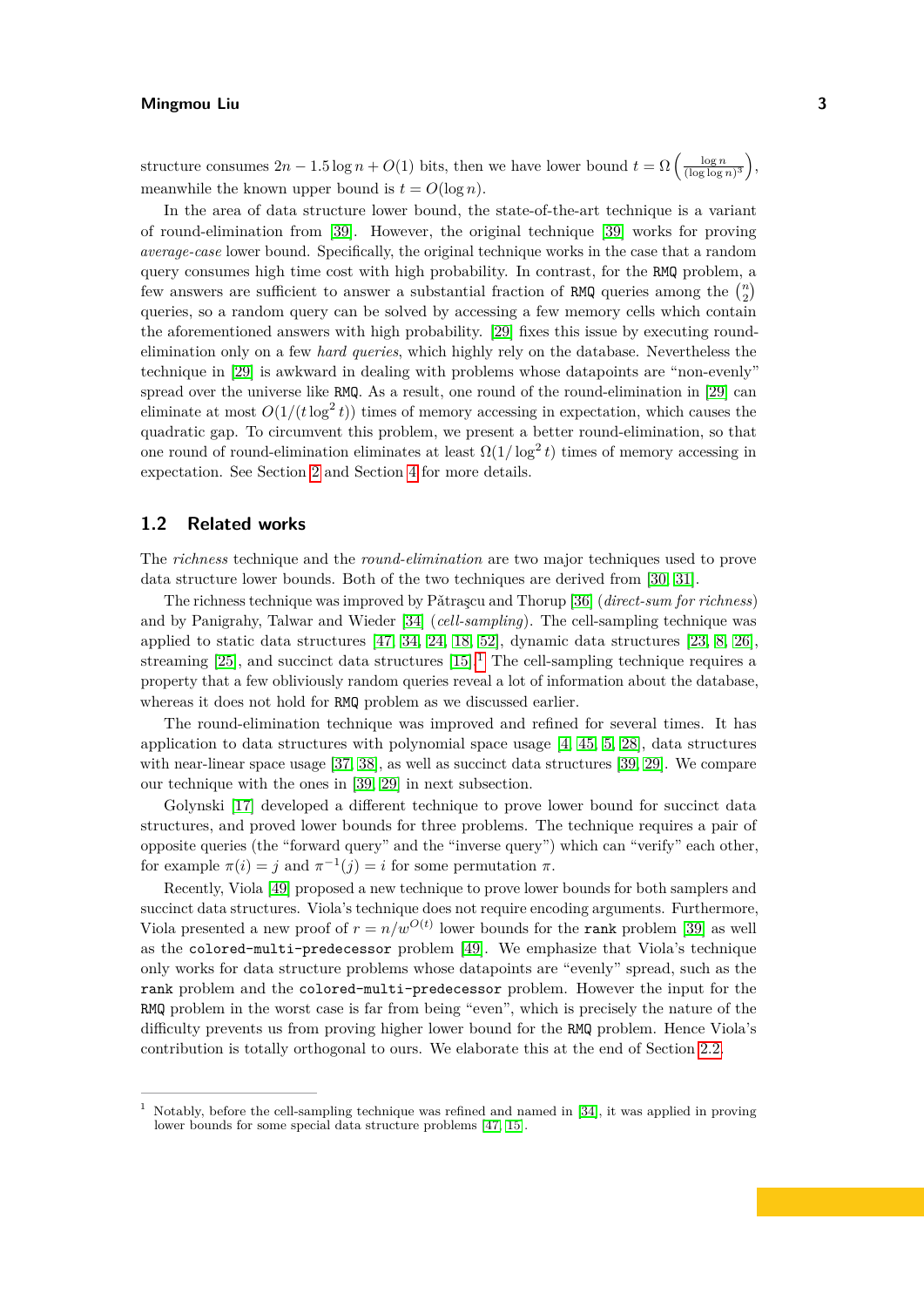## <span id="page-3-0"></span>**2 Technique Overview**

All of [\[39,](#page-16-9) [29\]](#page-15-9) and our technique work in the cell-probe model with published bits.

The classical cell-probe model [\[51\]](#page-17-4) is almost identical with the RAM model, except that all operations are free except memory access. In particular, assuming the database *A* is from some universe  $\mathcal{B}$ , a solution in cell-probe model consists of a code  $T : \mathcal{B} \to (\{0,1\}^w)^s$  and a query algorithm  $A$ , where  $w$  is the word size and  $s$  is the number of memory cells consumed by the data structure. Given database *A*, we construct a table which consists of *s* cells of *w* bits with the code  $T$ . Given a query  $i$ , we execute the algorithm  $A$  to adaptively probe (i.e. access) *t* cells: at first we choose the first cell and probe it according to the query *i*, then we choose the second cell and probe it according to the query *i* and content of the first cell, and we go on and on. After collected the contents of *t* cells, we output the answer with query *i* and the information revealed by the *t* cells.

The cell-probe model with published bits further provides additional *p* published bits to the algorithm  $A$ . informally, the published bits can be considered as the CPU cache, so that the CPU can access them for free at any point of time. In particular, the code becomes  $T: \mathcal{B} \to (\{0,1\}^w)^s \times \{0,1\}^p$ , and the query algorithm can access the *p* published bits for free, and can take the *p* bits as advice during both the procedures of cell-probing and outputting. Given a succinct data structure which uses  $\log |\mathcal{B}| + r$  bits of space and t query time in the worst case, we can easily construct a data structure which uses  $\log |\mathcal{B}|$  bits of memory space, *r* published bits and *t* query time by simply moving the last *r* bits of the data structure to the published bits, then simulate the original query algorithm. Therefore it suffices to prove lower bound in the cell-probe model with published bits.

### **2.1 Pătrașcu and Viola's technique**

Pǎtraṣcu and Viola [\[39\]](#page-16-9) developed a new round-elimination technique to prove lower bound for rank data structure. In the rank problem, we are required to construct a data structure from a set of elements  $A \subseteq [n],^2$  $A \subseteq [n],^2$  supporting rank query: rank $(i) \triangleq |\{x \in A : x \leq i\}|$ .

Pǎtrascu and Viola proved that any rank data structure must use at least  $n + n/(t(w +$  $log n$ )<sup>t</sup> bits of space, where the *w* is the word size and the *t* is the query time. The result is tight due to the upper bound [\[53\]](#page-17-5). Their idea is to show there is a set of query  $Q_{\text{pub}}$  such that a substantial number of queries have to probe the cells probed by  $Q_{\text{pub}}$ . we denote by **Probe**( $Q_{\text{pub}}$ ) the set of cells probed by queries  $Q_{\text{pub}}$ . (See Section [3.3](#page-10-0) for formal definition.) We publish (i.e. concatenate) the addresses together with the contents of  $\text{Prob}(Q_{\text{pub}})$  to the published bits, so that a lot of queries can skip one time of cell-probing with the published bits. We then apply this argument recursively. After all the cell-probing have been eliminated, we can recover the database from the published bits, hence there have to be at least *n* published bits at the end.

The key argument lies in choosing proper *Q*pub and showing the overlap between Probe( $Q_{\text{pub}}$ ) and Probe( $\{q\}$ ) for an average query *q*. Pǎtraşcu and Viola evenly choose  $Q_{\text{pub}}$ of size  $\Theta(p)$ , slightly larger than the number of published bits, from [*n*], and prove the overlap by a compression-based information-theoretical contradiction. They show that at least  $\Omega(p)$ bits of information is shared between the answers to random query set *Q* of size Θ(*p*) and the answers to  $Q_{\text{pub}}$ . If most of queries in *Q* do not probe any cell in Probe( $Q_{\text{pub}}$ ), the two sets of cells are almost disjoint. Thus, we can compress the contents of  $\text{Prob}(Q)$  or  $\text{Prob}(Q_{\text{pub}})$ 

<span id="page-3-1"></span> $2^{n}$  [*n*]  $\triangleq \{1, \ldots, n\}.$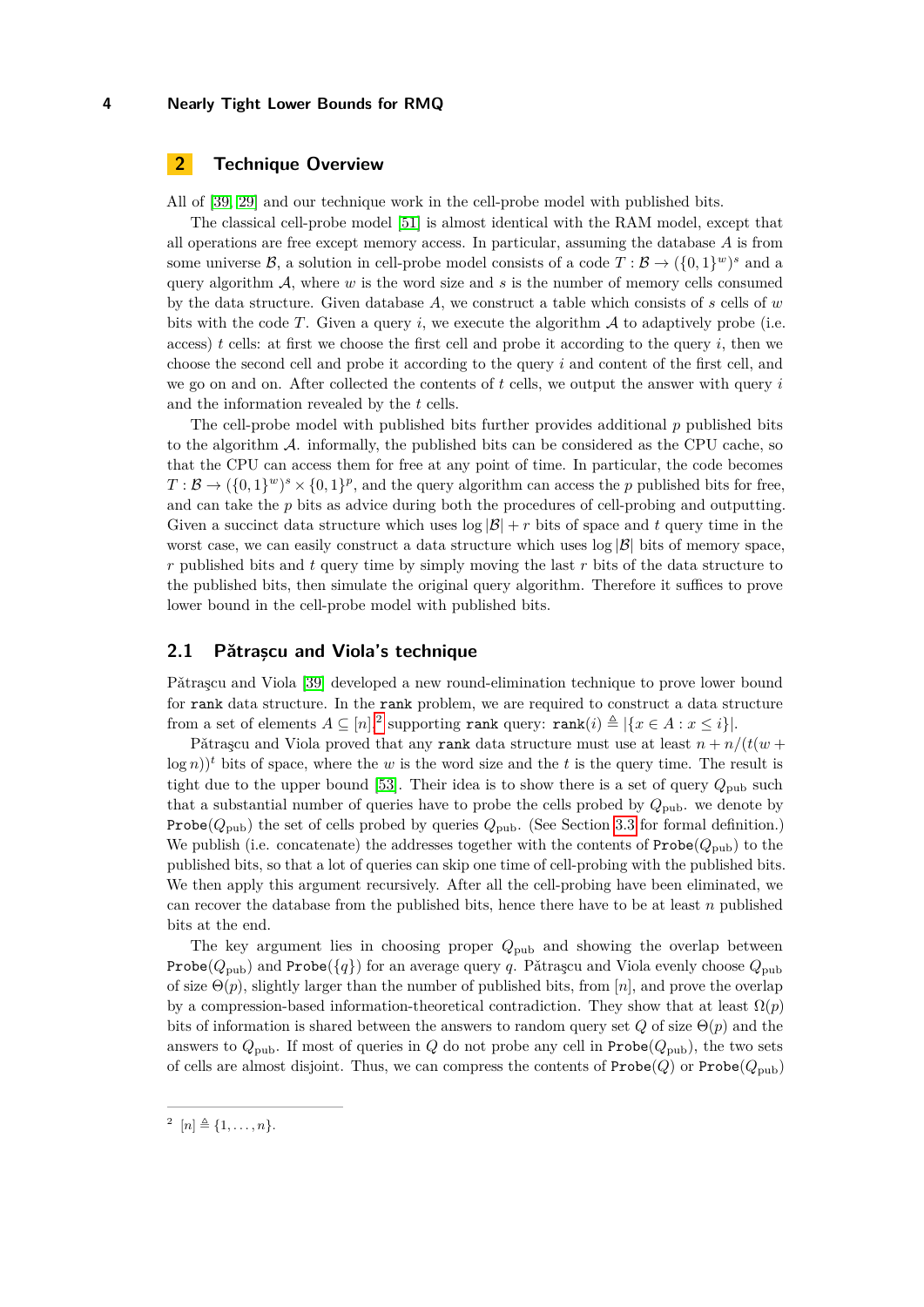to save  $\Omega(p)$  bits. However the original data structure consumes  $n + p$  bits, the new data structure will consume  $n - \Omega(p)$  bits, which is impossible. Consequently, after one round of bit-publishing, the number of published bits will be multiplied by a factor of  $O(t(w + \log n))$ and the query time will be subtracted by  $\Omega(1)$ . Putting everything together, we conclude  $r(t(w + \log n))^{O(t)} \geq n$ , assuming the data structure consumes  $n + r$  bits of space.

However, the original strategy fails to prove lower bound for RMQ. Because the information contained in answers to obliviously random set of queries is small. As we discussed earlier, a few answers are sufficient to answer a substantial fraction of RMQ queries.

## <span id="page-4-0"></span>**2.2 Liu and Yu's technique**

Liu and Yu [\[29\]](#page-15-9) proved a space lower bound of  $2n - 1.5 \log n + n/(t(w + \log n))^{O(t^2 \log^2 t)}$ bits for RMQ problem, where the *w* is the word size and the *t* is the query time. In order to simplify the proof, Liu and Yu reduce the RMQ problem from  $pred-z$ , a variant of predecessor search problem (see Section [3](#page-7-0) for formal definition). Although the tight lower bound for predecessor search in the regime of linear space is known due to [\[37\]](#page-16-16), the hard instance in [\[37\]](#page-16-16) is different from the input distribution of pred-z induced by the RMQ problem. It turns out that the pred-z problem still has an efficient average-case solution under the induced input distribution.

To prove a worst-case lower bound for pred-z, Liu and Yu consider a set of *hard queries Q*, which highly relies on the database, and try to eliminate the cell-probing of *Q*. To this end, they find a set of queries  $Q_{\text{pub}}$  of size  $p \log^4 n$  such that the answers to  $Q_{\text{pub}}$  reveal  $\Theta(p \log^2 n)$  bits of information about the database. The last piece of the puzzle is to show the overlap between Probe( $Q_{\text{pub}}$ ) and Probe( $\{q\}$ ) for an average query q in the set of hard queries *Q*. Whereas the idea in [\[39\]](#page-16-9) cannot be applied in this case: we do not even know what  $Q$  is,<sup>[3](#page-4-1)</sup> thus we can neither compress the contents of  $\text{Probe}(Q_{\text{pub}})$  with the contents of Probe( $Q$ ), nor compress the contents of Probe( $Q$ ) with the contents of Probe( $Q_{\text{pub}}$ ). To circumvent this, they compress the contents of  $\text{Probe}(Q_{\text{pub}})$  with the information contained in the contents of all the cells excluding  $\text{Probe}(Q_{\text{pub}})$ . It may work because the latter set of cells is a superset of  $\text{Probe}(Q)$  if  $\text{Probe}(Q_{\text{pub}})$  and  $\text{Probe}(Q)$  are disjoint.

The approach has another issue. The information shared between the two disjoint sets of memory cells may be contained in the addresses of the two sets. In other words, the addresses of the cells probed by  $Q_{\text{pub}}$  may reveal too much information about the answers to  $Q_{\text{pub}}$ . Let Probe<sub>l</sub>( $Q_{\text{pub}}$ ) denote the set of cells which are probed in *l*-th round of cell-probing, and Probe<sub><l</sub>( $Q_{\text{pub}}$ )  $\triangleq \cup_{i \lt l}$ Probe<sub>*i*</sub>( $Q_{\text{pub}}$ ). Their solution is derived from a simple observation: given set of queries  $Q_{\text{pub}}$ , Probe<sub>l</sub>( $Q_{\text{pub}}$ ) is determined by the contents of Probe<sub> $\lt l$ </sub>( $Q_{\text{pub}}$ ). In other words, the addresses of the *l*-th probed cells do not contain any information so long as the contents of  $\text{Probe}_{< l}(Q_{\text{pub}})$  are known. Hence they pick a good *l*, then show that, if the overlap between Probe( $Q_{\text{pub}}$ ) and Probe( $\{q\}$ ) for an average query *q* in *Q* is too small, we can compress the contents of  $\text{Probe}_l(Q_{\text{pub}})$  with the contents of the remaining cells to save too much space.

Now we briefly discuss how does [\[29\]](#page-15-9) obtain the lower bound and show the bottleneck in the proof. The  $Q_{\text{pub}}$  break the universe of datapoints into  $\approx p \log^4 n$  intervals of equal length, and the most useful information revealed by the answers to  $Q_{\text{pub}}$  is the emptiness of the

<span id="page-4-1"></span><sup>3</sup> In fact, the information contained in the answers to *Q* precisely is "what is *Q*". So, any attempt to encode *Q* does no work.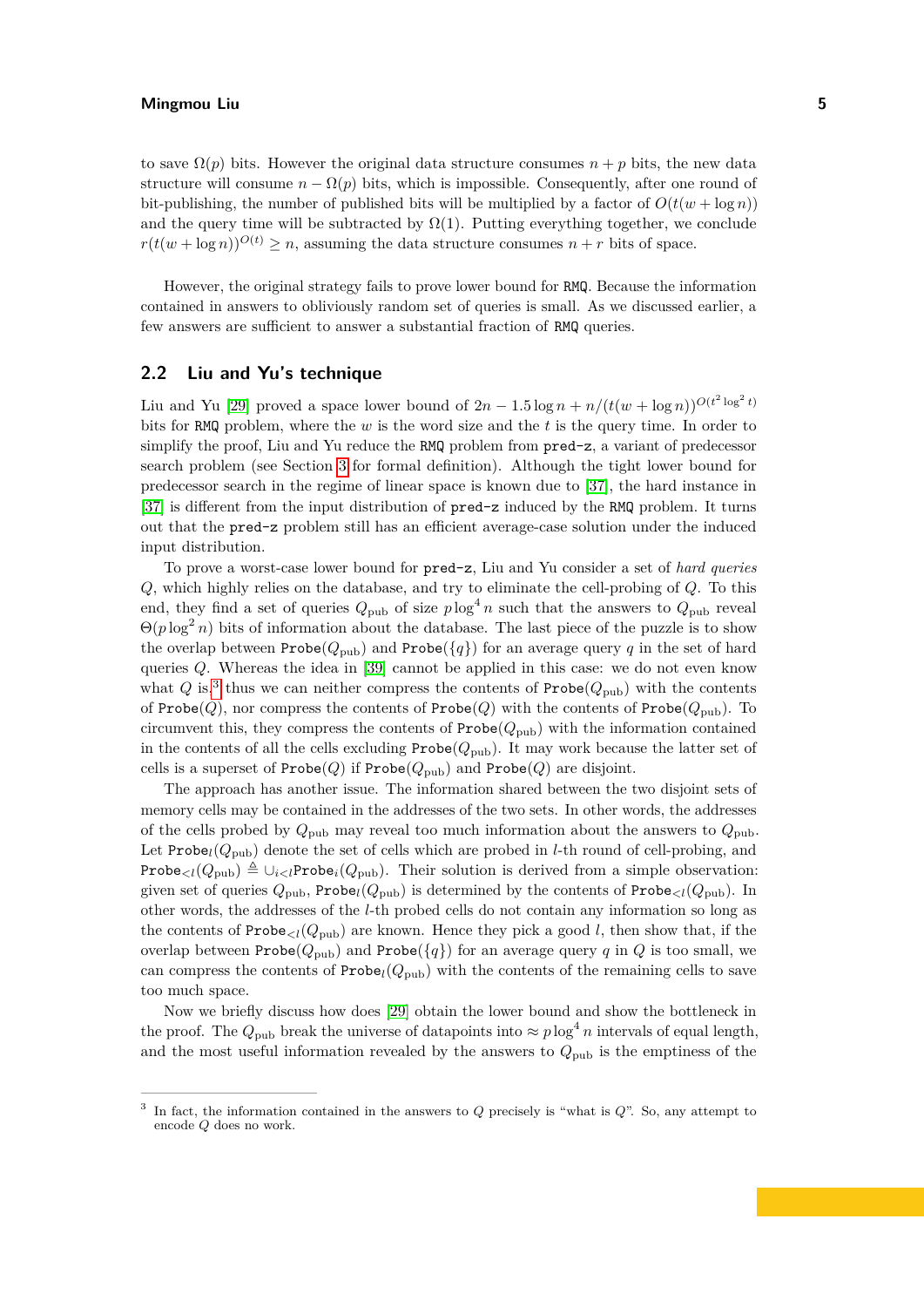intervals, i.e. the set of non-empty intervals. Note that it is easy to check whether an interval is empty with the operation of predecessor search. [\[29\]](#page-15-9) chooses exact the input datapoints (i.e. all the possible answers to predecessor search, given the database) as the set of hard queries *Q*. Thus, if an interval is non-empty but we cannot learn this with the information contained in the contents of all the cells excluding  $\text{Probe}_l(Q_{\text{pub}})$ , then all the hard queries contained in the interval must probe some cell in  $\text{Prob}(Q_{\text{pub}})$ . Otherwise, we can enumerate all the queries and try to execute the query algorithm on them with the contents of all the cells, excluding  $\text{Probe}_l(Q_{\text{pub}})$ , to learn this. For an average *l*, the contents of  $\text{Probe}_l(Q_{\text{pub}})$ reveal  $\Theta((p \log^2 n)/t)$  bits of information about the set of non-empty intervals. Using this information bound, [\[29\]](#page-15-9) then shows that:

- (1) There are  $\Omega(1/(t \log t))$ -fraction of non-empty intervals in expectation, such that every hard query contained in the intervals has to probe some cell in  $\text{Probe}_l(Q_{\text{pub}});$
- (2) The non-empty intervals contain  $\Omega(1/(t \log t)^2)$ -fraction of hard queries in expectation, so  $\Omega(1/(t \log t)^2)$ -fraction of hard queries probe some cell in Probe<sub>l</sub>( $Q_{\text{pub}}$ ) in expectation;
- (3) There are *t* Probe<sub>l</sub>( $Q_{\text{pub}}$ )'s, so an average hard query probes  $\Omega(1/(t \log^2 t))$  cells in Probe $(Q_{\text{pub}})$  in expectation.

Therefore, one round of bit-publishing eliminates  $\Omega\left(1/(t \log^2 t)\right)$  times of cell-probing in expectation. Putting everything together, we conclude  $r(t(w + \log n))^{\Theta(t^2 \log^2 t)} \geq 2n -$ 1.5 log *n*, assuming the data structure consumes  $2n - 1.5 \log n + r$  bits of space.

Liu and Yu's technique is awkward in dealing with input distribution which spreads the datapoints "non-evenly" over the universe. As we discussed earlier, the input distribution is "non-even":  $O(1/(t \log t))$ -fraction of non-empty intervals may contain at most  $O(1/(t^2 \log^2 t))$ fraction of the hard queries in expectation. Even worse, we can neither assume that there is some *l* such that the contents of  $\text{Probe}_l(Q_{\text{pub}})$  reveal  $\omega((p \log^2 n)/t)$  bits of information about the set of non-empty intervals to improve step (1), nor assume that the union of the sets of hard queries which probe some cell in  $\text{Probe}_l(Q_{\text{pub}})$  for different *l* is large to improve step (2) together with step (3). As a result, none of the three steps can be improved easily.

In contrast, the worst case input distributions to the rank problem [\[39\]](#page-16-9) and the coloredmulti-predecessor problem [\[49\]](#page-17-3) guarantee that the number of datapoints contained in any interval of length  $\Omega(\log n)$  is in proportion to the length of the interval with high probability. It is why [\[39,](#page-16-9) [49\]](#page-17-3) can prove a lower bound of  $r(t(w + \log n))^{O(t)} \geq n$ , assuming the space cost is  $n + r$  bits.

## **2.3 Our technique**

Our major contribution is an improvement to a very core lemma of the proof in [\[29\]](#page-15-9). We show that, in fact, the efficiency of the round-elimination procedure in [\[29\]](#page-15-9) is much better than the one them proved. Recall the procedure to prove the efficiency of the round-elimination:

- (1) There are  $\Omega(1/(t \log t))$ -fraction of non-empty intervals in expectation, such that every hard query contained in the intervals has to probe some cell in  $\text{Probe}_l(Q_{\text{pub}});$
- (2) The non-empty intervals contain  $\Omega(1/(t \log t)^2)$ -fraction of hard queries in expectation, so  $\Omega(1/(t \log t)^2)$ -fraction of hard queries probe some cell in Probe<sub>l</sub>( $Q_{\text{pub}}$ ) in expectation;
- (3) There are *t* Probe<sub>l</sub>( $Q_{\text{pub}}$ )'s, so an average hard query probes  $\Omega(1/(t \log^2 t))$  cells in Probe $(Q_{\text{pub}})$  in expectation.

In this paper, instead of examining a single  $\text{Probe}_l(Q_{\text{pub}})$ , we examine the whole  $\text{Probe}(Q_{\text{pub}})$ to improve the whole procedure. This is our major contribution. The new procedure becomes simpler now: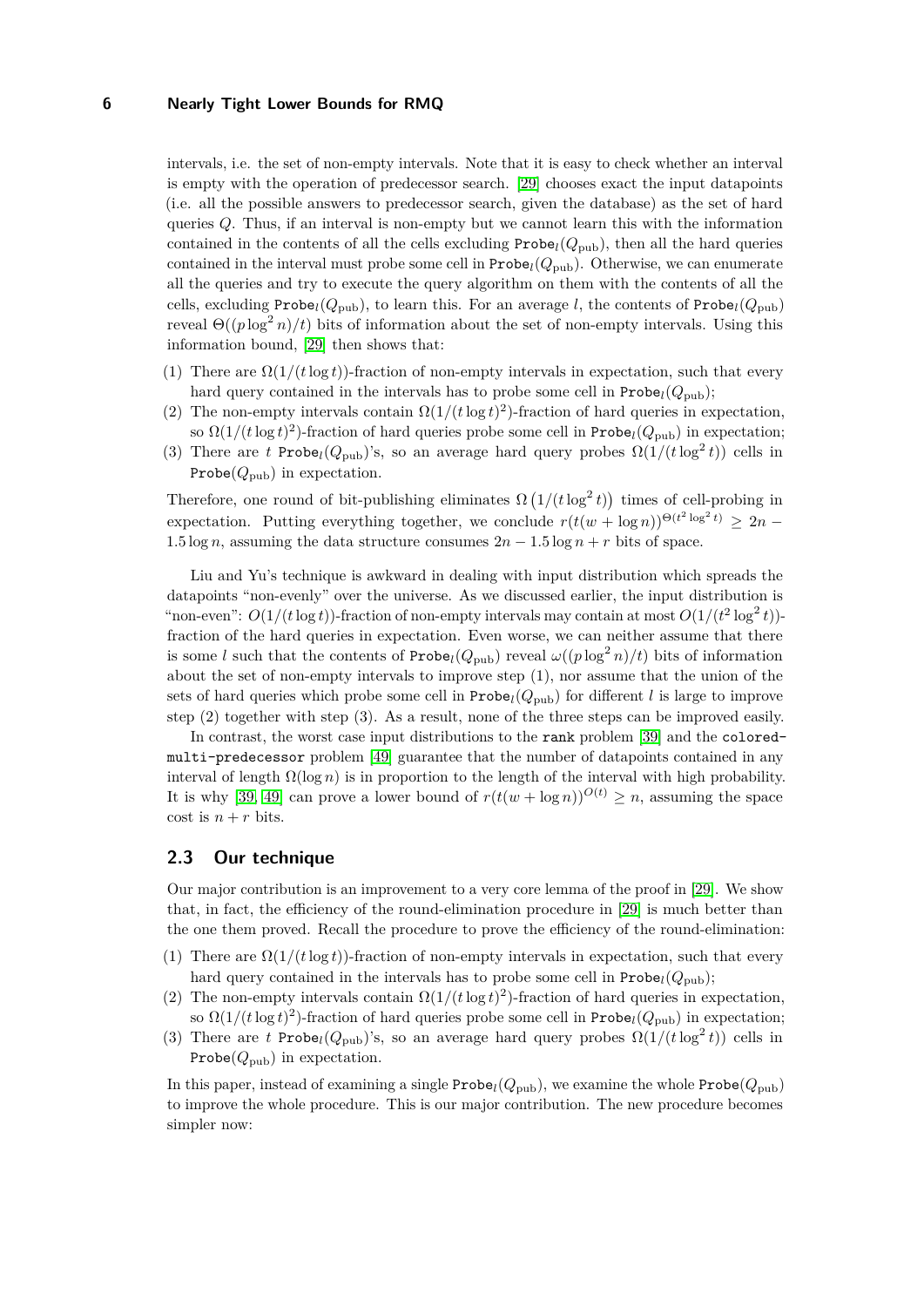- (1) There are  $\Omega(1/\log t)$ -fraction of non-empty intervals in expectation, such that every hard query contained in the intervals has to probe some cell in  $\text{Probe}(Q_{\text{pub}});$
- (2) The non-empty intervals contain  $\Omega(1/\log^2 t)$ -fraction of hard queries in expectation, so  $\Omega(1/\log^2 t)$ -fraction of hard queries probe some cell in Probe $(Q_{\text{pub}})$  in expectation.

In the light of this improvement, we have a lower bound of  $r(t(w + \log n))^{O(t \log^2 t)} \geq 2n$  by providing our result as a black box to the proof in [\[29\]](#page-15-9).

We introduce some new notions to prove step (1). Let  $\mathcal E$  be the set of non-empty intervals, K the set of non-empty intervals I such that there is a query q which does not probe any cell in Probe( $Q_{\text{pub}}$ ) but the answer to q is contained in *I*. In other words, K is the set of non-empty intervals we can recover with the answers to *all the queries q* such that *q* does not probe any cell in  $\text{Probe}(Q_{\text{pub}})$ . (See Algorithm [1](#page-8-0) for formal definition of K.) Observe that every hard query contained in  $\mathcal{E} \setminus \mathcal{K}$  probes some cell in Probe( $Q_{\text{pub}}$ ). Thus every hard query contained in  $\mathcal{E} \setminus \mathcal{K}$  saves at least one probe if we allow the query algorithm to access **Probe**( $Q_{\text{pub}}$ ) for free. Consequently it suffices to bound  $\mathbb{E}[\mathcal{E} \setminus \mathcal{K}]$  from below.

We adopt an information-theoretical approach to bound  $\mathbb{E}(|\mathcal{E} \setminus \mathcal{K}|)$ . Instead of bounding  $\mathbb{E}[\mathcal{E}\setminus\mathcal{K}]$  directly, we bound the amount of the information contained in  $\mathcal{E}$ , given  $\mathcal{K}$  (we denote this by  $H(\mathcal{E} \mid \mathcal{K})$ , i.e. the entropy of  $\mathcal E$  conditioned on  $\mathcal{K}$ ).  $\mathbb E[|\mathcal{E} \setminus \mathcal{K}|]$  is large as long as  $H(\mathcal{E} \mid \mathcal{K})$  is large, since there must be a lot of elements in  $\mathcal{E} \setminus \mathcal{K}$  are spread out randomly. Let  $H(\mathcal{E})$  denote the amount of information contained in  $\mathcal{E}$  (i.e. the entropy of  $\mathcal{E}$ ). We try to bound  $H(\mathcal{E} \mid \mathcal{K})$  from below with  $H(\mathcal{E})$ . Let Foot<sub>*i*</sub>( $Q_{\text{pub}}$ ), Foot<sub> $\langle i(Q_{\text{pub}})$ </sub> denote the contents of Probe<sub>*i*</sub>( $Q_{\text{pub}}$ ), Probe<sub> $\epsilon_i$ </sub>( $Q_{\text{pub}}$ ) respectively. To obtain a good lower bound for  $H(\mathcal{E} \mid \mathcal{K})$ , we would like to examine the amount of information about  $\mathcal E$  contained in each of Foot<sub>i</sub>( $Q_{\text{pub}}$ ), given Foot<sub>ci</sub>( $Q_{\text{pub}}$ ), learned by the cell-probing algorithm. A straightforward idea is to examine the amount of information shared by  $\mathcal E$  and  $\text{Foot}_{i}(Q_{\text{pub}})$ , given  $\text{Foot}_{\leq i}(Q_{\text{pub}})$  (i.e. the mutual information  $I(\mathcal{E} : \text{Foot}_{i}(Q_{\text{pub}}) | \text{Foot}_{\leq i}(Q_{\text{pub}}))$ . The approach does not work, since the subadditivity for conditional entropy does not hold in this case (i.e. inequality  $I(A:B | C) \geq I(A:B | C,D)$  is not always true), and the inequality is necessary for our approach. A workaround is to define  $\{\mathcal{E}_i\}$  so we can approximate the aforementioned quantity with  $H(\mathcal{E}_i \mid \mathcal{E}_1, \ldots, \mathcal{E}_{i-1})$  (i.e. let  $H(\mathcal{E}_i \mid \mathcal{E}_1, \ldots, \mathcal{E}_{i-1}) \approx I(\mathcal{E} : \texttt{Foot}_{i}(Q_{\text{pub}}) \mid \texttt{Foot}_{\leq i}(Q_{\text{pub}}))).$ But the  $\{\mathcal{E}_i\}$  is not always well-defined. Our solution is to bound  $H(\text{Foot}(Q_{\text{pub}}) | \mathcal{K})$  from below with  $H(\text{Foot}(Q_{\text{pub}}))$ , then we bound  $H(\text{Foot}(Q_{\text{pub}}) \mid K)$  and  $H(\text{Foot}(Q_{\text{pub}}))$  with  $H(\mathcal{E} \mid \mathcal{K})$  and  $H(\mathcal{E})$  respectively.

To obtain a good lower bound for  $H(\text{Foot}(Q_{\text{pub}}) | K)$ , we take a closer look at the query algorithm. We would like to rewrite  $H(\text{Foot}(Q_{\text{pub}}) | K)$  as summation of  $H(\text{Foot}(Q_{\text{pub}}))$  $K$ , Foot<sub> $\lt i$ </sub>( $Q_{\text{pub}}$ )) by the chain rule, then bound each term from below with  $H(\text{Foot}_{i}(Q_{\text{pub}}))$ Foot<sub> $\langle i(Q_{\text{pub}}) \rangle$ . To this end, we introduce some useful notions  $\mathcal{K}_1, \ldots, \mathcal{K}_t$  and  $\mathcal{K}'_1, \ldots, \mathcal{K}'_t$ .</sub> Being similar with  $K$ ,  $K_i$  is the set of non-empty intervals we can recover with the answers to all the queries *q* such that *q* does not probe any cell in Probe<sub>*. Obviously*  $\mathcal{K}_i \subseteq \mathcal{K}_{i+1}$ *, so</sub>*  $\mathcal{L}_{i}$  is  $\mathcal{K}_{i}$   $\triangleq$   $\mathcal{K}_{i} \setminus \mathcal{K}_{i-1}$  to measure the information the query algorithm learns from Foot<sub>*i*</sub>( $Q_{\text{pub}}$ ). It turns out that we can bound  $H(\text{Foot}_{\leq i+1}(Q_{\text{pub}}) | \mathcal{K}_i)$  from below with  $H(\text{Foot}_{\leq i}(Q_{\text{pub}}) |$  $\mathcal{K}_{i-1}$  and  $H(\mathcal{K}_i, \mathcal{K}'_{i-1} | \mathcal{K}_{i-1})$ . Note that  $H(\text{Foot}(Q_{\text{pub}}) | \mathcal{K}) = H(\text{Foot}_{\leq t+1}(Q_{\text{pub}}) | \mathcal{K}_t)$ . Then we recursively apply the inequality to bound  $H(\text{Foot}(Q_{\text{pub}}) | K)$  with  $H(\text{Foot}(Q_{\text{pub}}))$ and the summation of  $H(\mathcal{K}_i, \mathcal{K}'_{i-1} | \mathcal{K}_{i-1})$ 's.

Bounding  $H(\text{Foot}(Q_{\text{pub}}) | K)$  and  $H(\text{Foot}(Q_{\text{pub}}))$  with  $H(\mathcal{E} | K)$  and  $H(\mathcal{E})$  is easy. Thus the last piece of the puzzle is to bound  $H(\mathcal{E}), H(\mathcal{E} \mid \mathcal{K})$ , and the summation of  $H(\mathcal{K}_i, \mathcal{K}'_{i-1} | \mathcal{K}_{i-1})$ 's respectively.  $H(\mathcal{K}_i, \mathcal{K}'_{i-1} | \mathcal{K}_{i-1})$  can be bounded easily since  $(\mathcal{K}_i, \mathcal{K}'_{i-1})$ is a partition of set  $\mathcal{K}_{i-1}$ . For  $H(\mathcal{E} \mid \mathcal{K})$  and  $H(\mathcal{E})$ , [\[29\]](#page-15-9) provides a lot of useful lemmas, so we can bound the two entropies with them easily. Putting everything together, one round of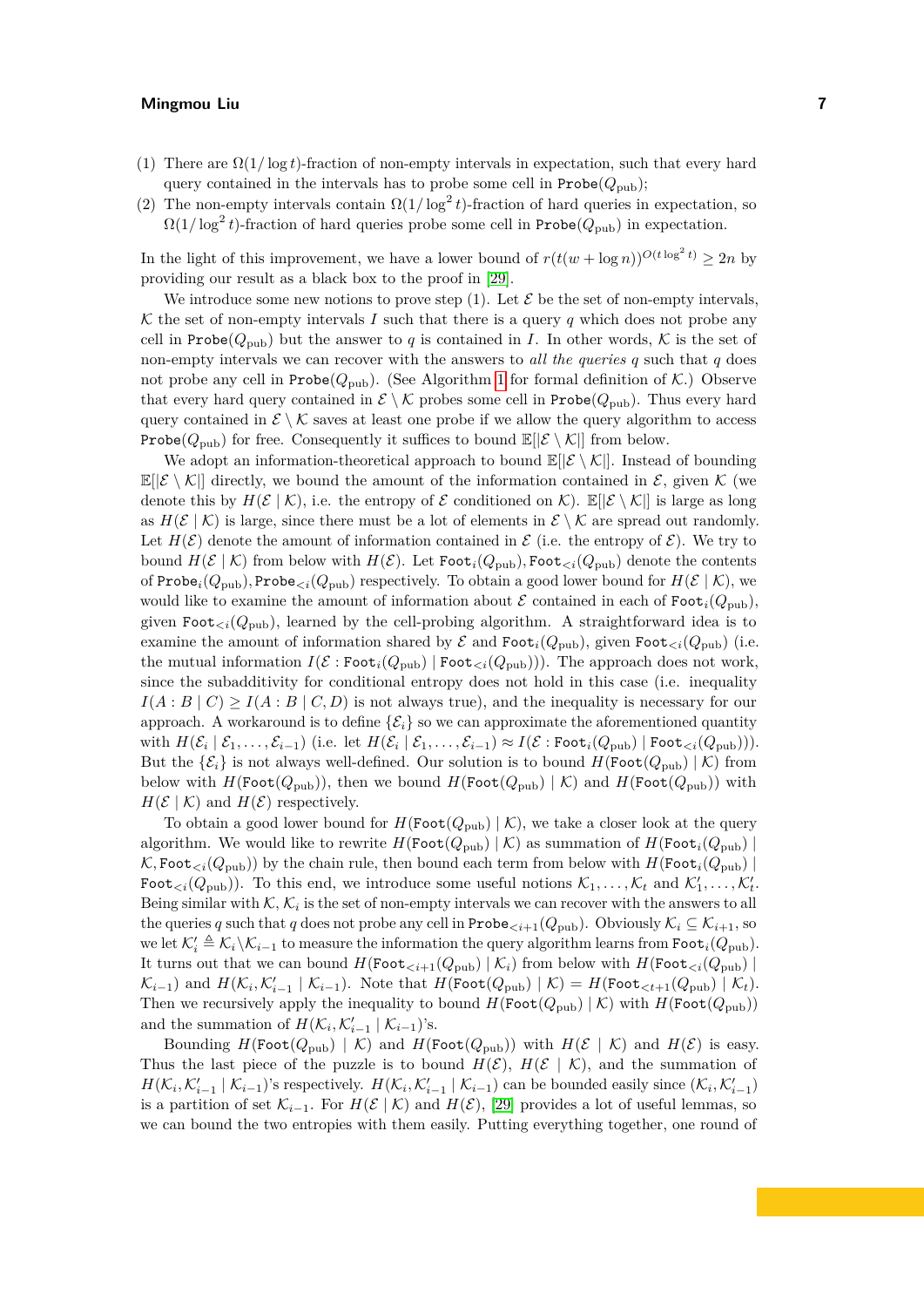the bit-publishing eliminates at least  $\Omega(1/\log^2 t)$  times of cell-probing in expectation. As a result, we have lower bound of  $r(t(w + \log n))^{O(t \log^2 t)} \geq 2n$ , assuming the data structure consumes  $2n - 1.5 \log n + r$  bits of space.

See Section [4](#page-11-0) for formal proof.

## <span id="page-7-0"></span>**3 Lower Bound for Succinct Range Minimum Query**

We reduce RMQ from a variant of predecessor search problem, which is named  $pred-z$  by [\[29\]](#page-15-9). Given parameters  $d, B, u, Z$ , the problem asks us to preprocess input  $S_1, \ldots, S_d \subseteq [B]$  of size *u* together with input *z* into a data structure, such that the following queries are supported:

- $\text{pred}(i, x)$ : return predecessor of *x* in sub-database  $S_i$ , and return 0 if all the elements are larger than *x*;
- query- $z$ (): return *z*.

We are interested in the space cost of the data structure and the time cost on answering query pred in the worst case. Note that we do not care about the time cost on answering query-z, and it could take arbitrarily long time to answer query-z. By [\[29\]](#page-15-9), it suffices to prove lower bound for  $pred-z$  under distribution  $D$  induced by the maximum entropy input distribution for RMQ. The distribution  $D$  is defined as follows:  $S_1, \ldots, S_d$  are mutually independent; sample  $S_i$  with probability

$$
\Pr[S_i = \{s_1, \ldots, s_u\}] = \frac{\prod_{j=0}^u C_{s_{j+1}-s_j-1}}{\sum_{s'_1, \ldots, s'_u} \prod_{j=0}^u C_{s'_{j+1}-s'_j-1}},
$$

where  $0 = s_0 < s_1 < \cdots < s_u < s_{u+1} = B + 1$  and  $C_n$  is the *n*-th Catalan number; finally sample *z* uniformly from  $\left[ Z \cdot \prod_{i=1}^{d} \prod_{j=0}^{u} C_{s_{j+1}^{(i)}-s_{j}^{(i)}-1} \right]$ i .

Our major contribution is the following lemma.

<span id="page-7-2"></span>▶ **Lemma 2.** *Suppose there is a data structure using p published bits for pred-z under distribution* D, and its worst-case pred *query time is*  $t = o(\log B)$ . Then there exists a set of *queries*  $Q_{\text{pub}}$  *such that*  $\mathbb{E}[|\mathcal{E} \setminus \mathcal{K}|] = \Omega(p \log^2 B / \log t)$ *.* 

We present the formal definition of  $\mathcal E$  and  $\mathcal K$  in Section [3.1.](#page-7-1) Basically, given Lemma [2,](#page-7-2) we can prove the desired lower bounds by following the proofs in [\[29\]](#page-15-9). For completeness, in Section [3.2](#page-9-0) we show how to obtain the lower bounds for RMQ with lower bounds for pred-z; in Section [3.3,](#page-10-0) we show how to obtain lower bound for pred-z with Lemma [2.](#page-7-2) We prove Lemma [2](#page-7-2) in Section [4.](#page-11-0)

## <span id="page-7-1"></span>**3.1 Selecting**  $Q_{\text{pub}}$  and defining  $\mathcal{E}, \mathcal{K}$

At first we explicitly select  $Q_{\text{pub}}$ . To do so, at first we break the sub-databases  $S_i$  evenly into consecutive disjoint *blocks* such that every block contains  $p/d$  elements from each set  $S_i$ , then we select poly log *n* queries evenly over each block such that the distance between adjacent selected queries are equal. More specifically, let  $m \triangleq ud/p$ , and recall that  $S_i = \{s_1^{(i)}, \ldots, s_u^{(i)}\}$ , we let

$$
S_\text{pt}^{(i)} \triangleq \left\{s_m^{(i)}, s_{2m}^{(i)}, s_{3m}^{(i)}, \ldots, s_u^{(i)}\right\}
$$

be the set of elements used to partition sub-databases into consecutive disjoint blocks so that each block contains precise  $m$  elements from  $S_i$ . In other words, the set of blocks in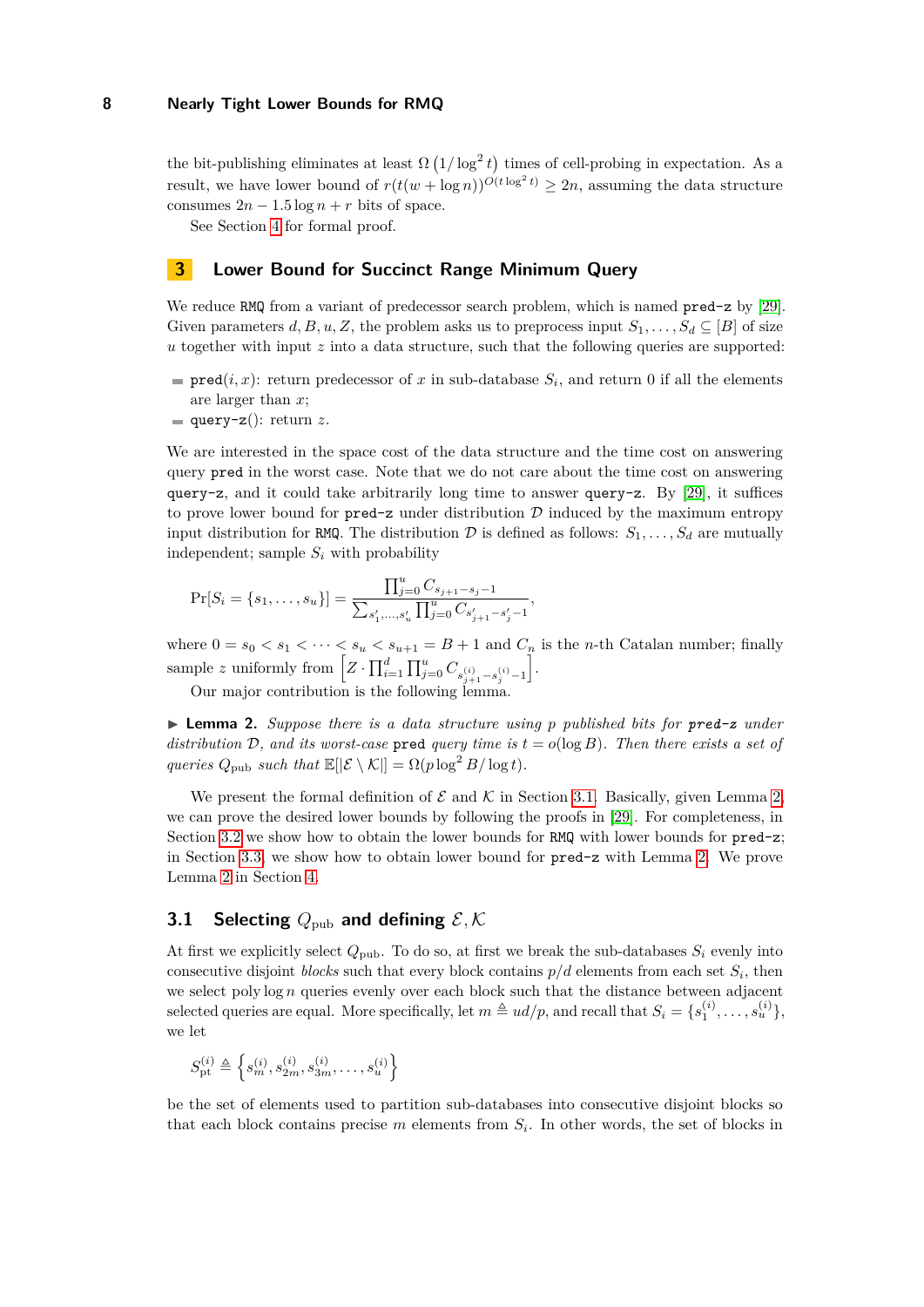a sub-database  $S_i$  is  $\{[1, s_m^{(i)}], [s_m^{(i)} + 1, s_{2m}^{(i)}], \dots\}$ . Note that the blocks may have different lengths since the elements are randomly spread over the whole [*B*]. We are going to focus on the good blocks which are of length approximately  $m^2$ :

$$
\mathcal{S}_{\text{good}} \triangleq \left\{ (i, [x, y]) : i \in [d], \frac{1}{2}m^2 \leq y - x \leq 2m^2, \exists l \in [p/d] \left( x = s_{lm}^{(i)} + 1, y = s_{(l+1)m}^{(i)} \right) \right\}.
$$

Finally we evenly select approximately  $\log^4 B$  queries over each of good blocks. Recall that a block contains at least  $m \triangleq ud/p$  elements and we assume  $p < du/\log^4 B$ , thus the selecting is always possible. Formally speaking, let  $L \triangleq m^2/\log^4 B$ , and  $\Delta$  a random variable uniformly sampled from [*L*],

$$
Q_{\text{pub}} \triangleq \bigcup_{(i,[x,y]) \in \mathcal{S}_{\text{good}}} \left\{ (i, x+j \cdot L + \Delta) : j \geq 1, x+j \cdot L + \Delta < y \right\}.
$$

Note that there are at most p good blocks and any good block is of length at most  $2L\log^4 B$ , hence  $|Q_{\text{pub}}| = O(p \log^4 B)$ .

 $Q_{\text{pub}}$  partitions the set of queries into consecutive disjoint intervals. The answers to  $Q_{\text{pub}}$ reveal a lots of information about the database. To characterize this, we define

$$
E_j^{(i,[x,y])} \triangleq \mathbf{1}_{\texttt{pred}(i,x+jL+\Delta) \neq \texttt{pred}(i,x+(j+1)L+\Delta)},
$$

indicating if the intervals induced by  $Q_{\text{pub}}$  are empty, i.e. if there is a datapoint between the adjacent queries in *Q*pub.

For any fixed database and a query *q*, we let Probe(*q*) denote the set of memory cells probed by the query algorithm in order to answer query  $q$ . Note that  $\text{Probe}(q)$  is a random variable since it depends on the database. Furthermore, for any  $l \in [t]$ , we let  $\text{Probe}_{l}(q)$  denote the set consists of the *l*-th memory cell probed by the query algorithm in order to answer query *q*, and  $\mathrm{let\ Probe}_{\leq l}(q) \triangleq \bigcup_{i\leq l} \mathrm{Probe}_i(q), \mathrm{Probe}_{$  $\bigcup_{q\in Q} \mathtt{Probe}_l(Q) \triangleq \bigcup_{q\in Q} \mathtt{Probe}_l(q), \mathtt{Probe}_l(Q) \triangleq \bigcup_{q\in Q} \mathtt{Probe}_l(q), \mathtt{Probe}_{\leq l}(Q) \triangleq$  $\bigcup_{q \in Q} \mathsf{Probe}_{\leq l}(q), \mathsf{Probe}_{< l}(Q) \triangleq \bigcup_{q \in Q} \mathsf{Probe}_{< l}(q), \mathsf{Probe}_0(Q) \triangleq \emptyset.$ 

Let  $\mathcal E$  denote the set of non-empty intervals contained in the good blocks,  $\mathcal K \subseteq \mathcal E$ denote the set of non-empty intervals which contain at least one hard query *q* such that Probe $({q'}_) \cap$ Probe $(Q_{\text{pub}}) = ∅$  and  $\text{pred}(q') = q$  for some query  $q'$ . Formally,  $K$  is computed by the Algorithm [1.](#page-8-0)

```
Algorithm 1 Algorithm to compute K\mathcal{K} \leftarrow \emptyset:
foreach (j, [x, y]) is good block do
    for k \in [x, y] do
        if Probe(j, k) \capProbe(Q_{pub}) = \emptyset and pred(j, k) \geq x then
         K ← K ∪ {the interval contains the answer to pred(j, k)};
        end
    end
end
```
**return** K;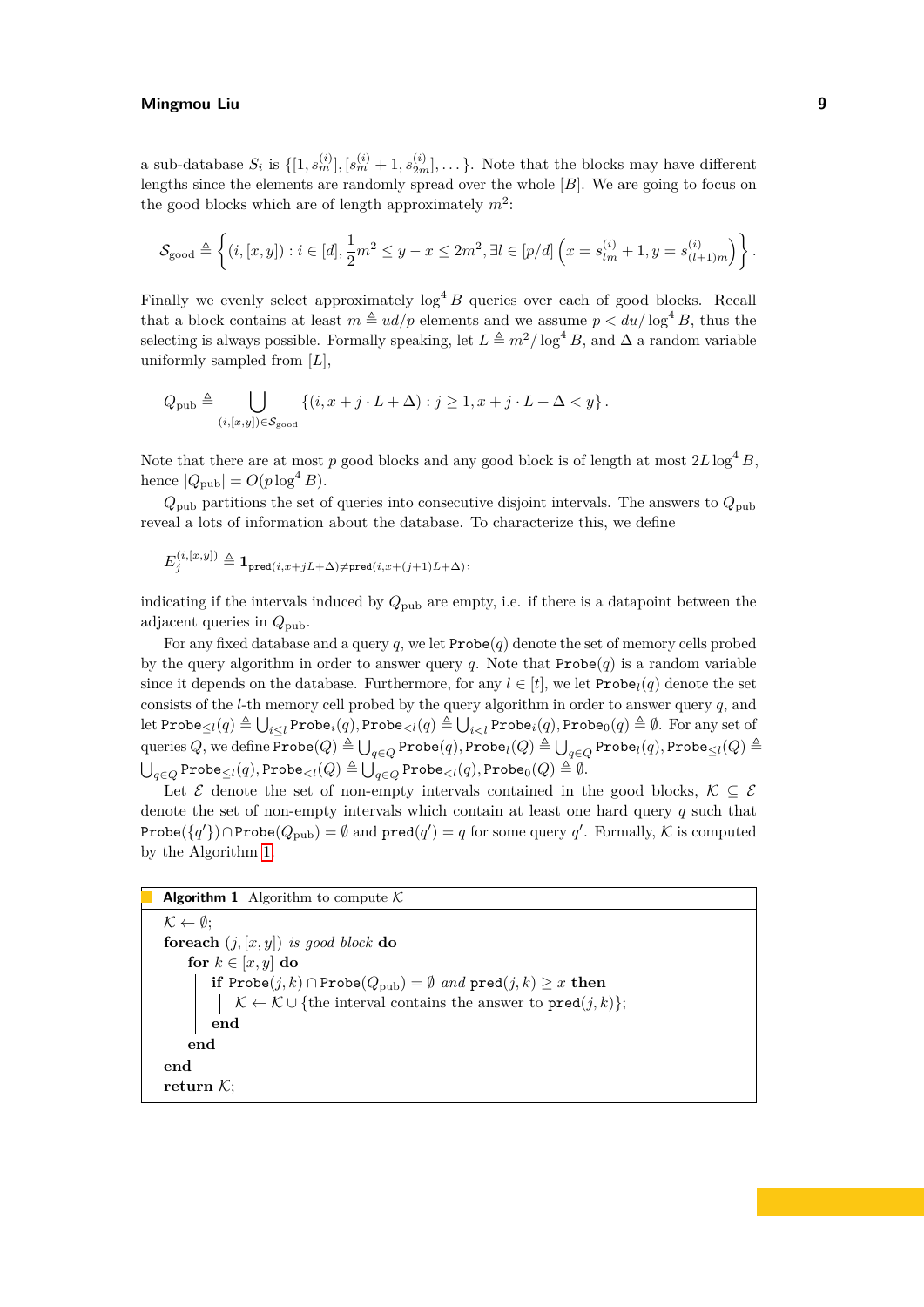### <span id="page-9-0"></span>**3.2 Reduction from pred-z**

In the remainder of Section [3,](#page-7-0) we prove our main theorem, a lower bound for succinct RMQ.

 $\triangleright$  **Theorem 1.** *Given an array*  $A[1 \dots n]$ *, for any data structure supporting RMQ queries using*  $2n - 1.5 \log n + r$  *bits of space and query time t, we must have* 

$$
r = n/w^{O(t \log^2 t)},
$$

*in the cell-probe model with word-size*  $w = \Omega(\log n)$ *.* 

With our improved Lemma [3,](#page-9-1) we follow the identical proof of Theorem 1 in [\[29\]](#page-15-9) to prove the lower bound. It guarantees that

$$
1 \le z \le Z \cdot \prod_{i=1}^d \prod_{j=0}^u C_{s_{j+1}^{(i)} - s_j^{(i)} - 1},
$$

where  $S_i = \{s_1^{(i)}, \ldots, s_u^{(i)}\}$  such that  $s_j^{(i)} < s_{j+1}^{(i)}$  for  $j \in [u-1]$ , and  $C_n = \binom{2n}{n}/(n+1)$  is the *n*-th Catalan number.

By the definition of distribution  $D$ , the total number of possible inputs to  $\text{pred-z}$  is

$$
Z\cdot \left(\sum_{0
$$

We denote the minimum number of bits needed to store the input by

$$
H_{d,u,B,Z} \triangleq d \cdot \log \left( \sum_{0 < s_1 < \dots < s_u < B+1} \prod_{j=0}^u C_{s_{j+1}-s_j-1} \right) + \log Z,
$$

which is  $d \cdot (2B - u - \Theta(\log B)) + \log Z$  by [\[29,](#page-15-9) Lemma 2]. We are going to apply the following setting throughout this paper to construct the reduction:

$$
d \triangleq 2r
$$
,  $B \triangleq \left\lfloor \frac{n}{d} \right\rfloor - 1$ ,  $u \triangleq \lfloor \sqrt{B} \rfloor$ ,  $Z \triangleq \left( \frac{2u}{u} \right)^r$ .

Moreover,  $H_{d,u,B,Z} = 2n - O(d \log B)$  under this setting. In particular, by the proof of [\[29,](#page-15-9) Theorem 1, there is a data structure for  $\text{pred-z}$  using  $H_{d,u,B,Z} + O(d \log B)$  bits of space and pred query time *t* if there is a data structure for RMQ using  $2n - 1.5 \log n + r$  bits of space and query time *t*.

<span id="page-9-1"></span> $\triangleright$  **Lemma 3** (Improved [\[29,](#page-15-9) Lemma 3]). *For any parameters d, u, B and Z satisfying*  $u =$ **Example 3** (improved [29, Lemma 5]). For any parameters  $a, u, b$  and  $\angle$  satisfying  $u = \Theta(\sqrt{B})$ , any data structure solves the **pred-z** problem under distribution D that uses at most  $H_{d,u,B,Z} + O(d \log B)$  *bits of space and answers* pred *queries in time t must have* 

<span id="page-9-2"></span>
$$
(wt \log B)^{O(t \log^2 t)} \ge B,\tag{1}
$$

*in the cell-probe model with word-size w.*

Theorem [1](#page-1-0) can be easily proved by following the identical proof of the Theorem 1 in [\[29\]](#page-15-9) with Lemma [3,](#page-9-1) which is an improved version of the Lemma 3 in [\[29\]](#page-15-9), so we omit the proof in this paper. We give a poof sketch here for completeness.

**Proof sketch of Theorem [1.](#page-1-0)** Observe that the range minimum query becomes predecessor search if one end of the range is fixed. The basic idea is to break the universe [*n*] for RMQ into  $d = 2r$  blocks of length  $B = |n/d| - 1$ , and to embed the each subdatabase of pred-z into each block, so that we can invoke the range minimum query to solve the predecessor search. Recall that the database of RMQ is a binary tree of size *n*. Then we let the large integer *z* to encode the remaining structure of the binary tree.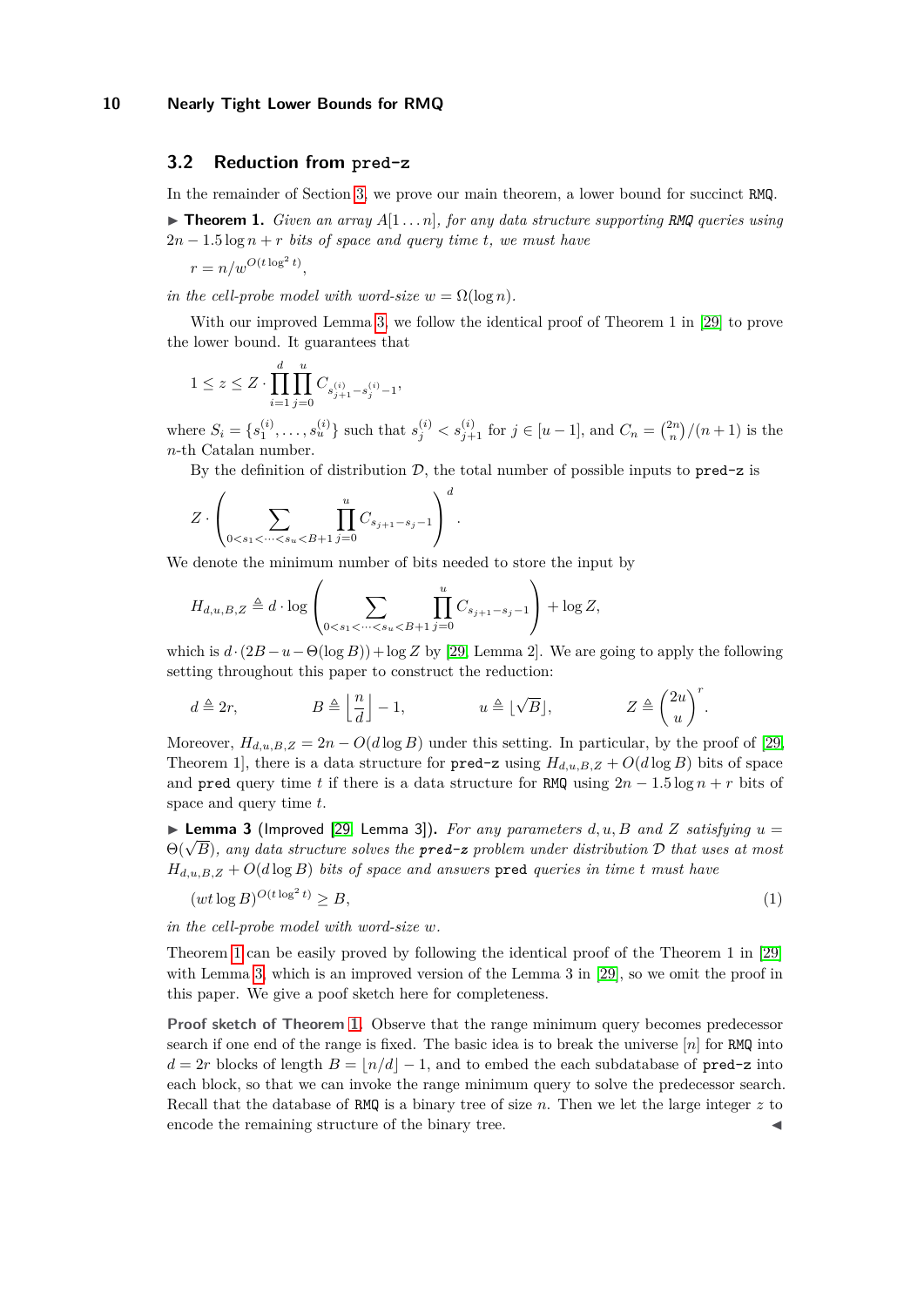## <span id="page-10-0"></span>**3.3 Lower bound for pred-z**

In this subsection, we prove Lemma [3](#page-9-1) with Lemma [4.](#page-10-1) The proof is identical with the proof of Lemma 3 in [\[29\]](#page-15-9), which is based on a round-elimination argument suggested by [\[39\]](#page-16-9). Let  $\mathcal{Q} \triangleq \{ \text{pred}(i, s_j^{(i)}) : i \in [d], j \in [u] \}$  be the set of queries on all input datapoints. We are going to prove an expected average-case lower bound for the time cost of all the queries in Q under input distribution  $D$ . We emphasize that  $Q$  is random since it precisely is the set of all input datapoints.

We adopt a round-elimination strategy to prove Lemma [3.](#page-9-1) To this end, we are going to work with data structures in the cell-probe model with published bits, where the model was introduced at the beginning of Section [2.](#page-3-0) At the beginning of each round, we have a data structure which consumes  $[H_{d,u,B,Z}]$  bits of memory space and extra p published bits. During each round, by manipulating the given data structure, we create a new data structure which answers queries faster (i.e. probes fewer memory cells) but consumes the same memory space and more published bits.

<span id="page-10-1"></span>▶ **Lemma 4** (Improved [\[29,](#page-15-9) Lemma 4])**.** *Given a pred-z data structure with p published bits for*  $d \leq p \leq du/\log^4 B$  *and worst-case* pred *query time t, suppose*  $t = o(\log B)$ *, then there exists a set*  $Q_{\text{pub}}$  *of*  $p \log^4 B$  pred *queries, possibly random and depending on the input, such that*

$$
\mathbb{E}\left[\frac{1}{|\mathcal{Q}|}\sum_{q\in\mathcal{Q}}|\text{Probe}(q)\cap\text{Probe}(Q_{\text{pub}})|\right] = \Omega\left(\frac{1}{\log^2 t}\right),
$$

*where the expectation is taken over the random input data*  $(\{S_1, \ldots, S_d\}, z) \sim \mathcal{D}$  *and the choice of Q*pub*.*

Lemma [3](#page-9-1) can be proved by following the identical proof of Lemma 3 in [\[29\]](#page-15-9) with our Lemma [4](#page-10-1) and by noting that the lower bound of  $Eq(1)$  $Eq(1)$  is always weaker than  $t =$  $\Omega(\log B)($  which is equivalent to  $r = n/\exp(O(t))$ . So we give a proof sketch here for completeness as well.

**Proof sketch of Lemma [3.](#page-9-1)** We just recursively apply Lemma [4:](#page-10-1) in each round, we begin with a data structure with  $p$  published bits; then we apply Lemma [4](#page-10-1) to find  $Q_{\text{pub}}$  and append the addresses and contents of all cells in  $\text{Probe}(Q_{\text{pub}})$  to the published bits; by Lemma [4,](#page-10-1) publishing the cells takes  $O(p \cdot wt \log^4 B)$  bits, and the new published bits save the expected average query time of  $Q$  by  $\Omega(1/\log^2 t)$ . At the end of the recursion, we have a data structure with  $O(d \log B) \cdot (wt \log^4 B)^{O(t \log^2 t)}$  published bits and the data structure can answer all the queries in  $Q$  only with the published bits, so it must hold that  $O(d \log B) \cdot (wt \log^4 B)^{O(t \log^2 t)} \ge du / \log^4 B.$ 

We prove Lemma [4](#page-10-1) with Lemma [2](#page-7-2) and Lemma [5.](#page-10-2)

▶ **Lemma 2.** *Suppose there is a data structure using p published bits for pred-z under distribution*  $D$ , and its worst-case pred *query time is*  $t = o(\log B)$ . Then there exists a set of *queries*  $Q_{\text{pub}}$  *such that*  $\mathbb{E}[|\mathcal{E} \setminus \mathcal{K}|] = \Omega(p \log^2 B / \log t)$ .

<span id="page-10-2"></span>▶ Lemma 5 ([\[29,](#page-15-9) Lemma 15]).  $For \, l \leq m/\log^2 B = O(\sqrt{k})$ *L*)*, in the good blocks, the expected number of intervals that have between*  $l/2$  *and l elements is at most*  $O$ ( $pl \log^4 B/m + p$ ).

**Proof of Lemma [4.](#page-10-1)** Recall that we suppose that  $t = o(\log B)$ , then  $\mathbb{E}[\mathcal{E}\setminus\mathcal{K}] = \Omega(p\log^2 B/\log t)$ by Lemma [2.](#page-7-2) We further consider a set  $K' \subseteq \mathcal{E}$  such that  $K'$  is the set of non-empty intervals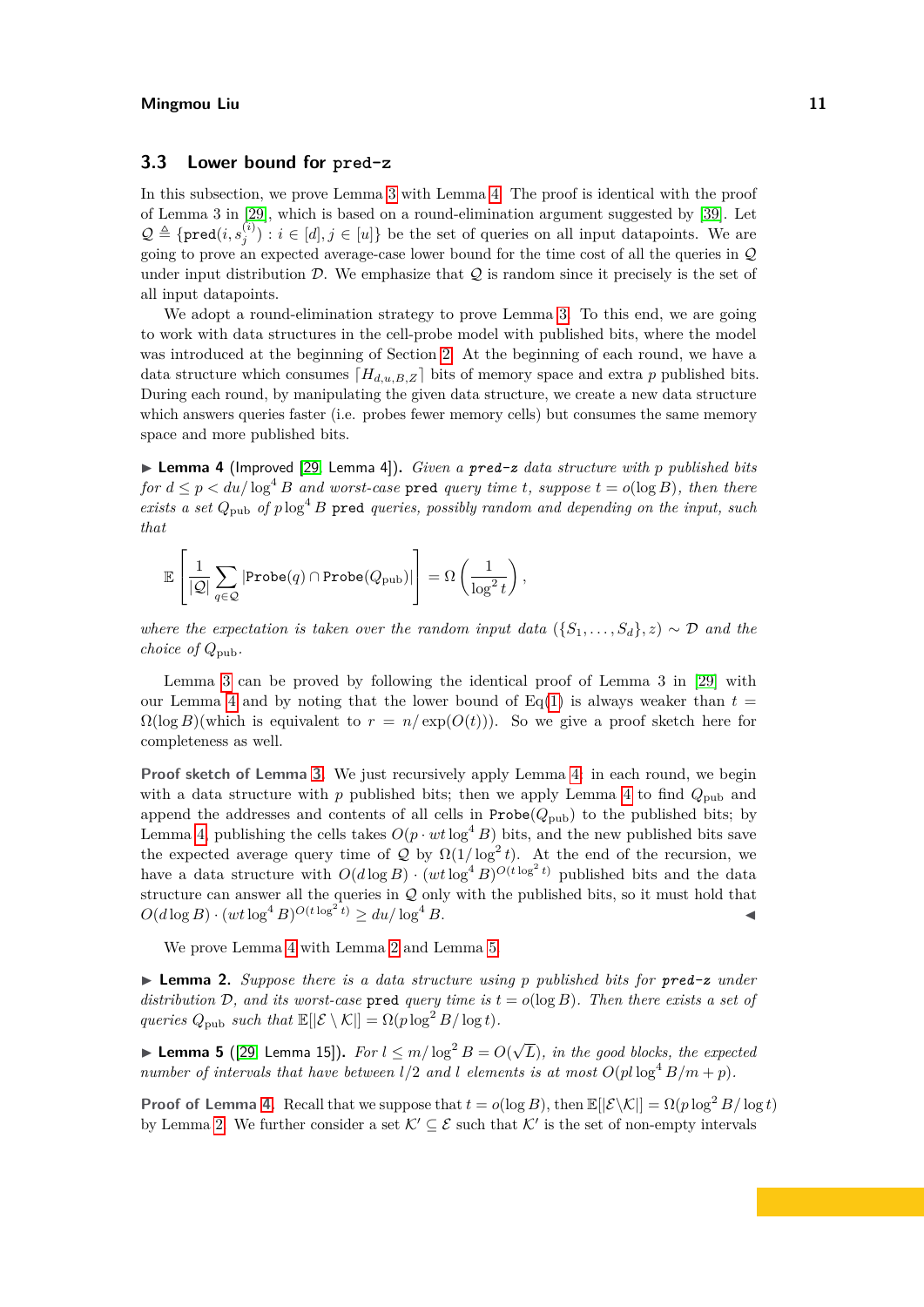which contain at least one hard query *q* such that  $\text{Probe}(\lbrace q \rbrace) \cap \text{Probe}(Q_{\text{pub}}) = \emptyset$ . Note that  $\mathcal{E} \setminus \mathcal{K}'$  is the set of non-empty intervals *I* such that it holds Probe $(\{q\}) \cap \text{Probe}(Q_{\text{pub}}) \neq \emptyset$ for every hard query  $q \in I$ . In other words, every hard query contained in  $\mathcal{E} \setminus \mathcal{K}'$  saves at least one probe if we allow the query algorithm to probe  $\text{Probe}(Q_{\text{pub}})$  for free. Indeed  $\mathcal{K}' \subseteq \mathcal{K} \subseteq \mathcal{E}$ , thus it holds that  $\mathbb{E}[|\mathcal{E} \setminus \mathcal{K}'|] \geq \mathbb{E}[|\mathcal{E} \setminus \mathcal{K}|] = \Omega(p \log^2 B / \log t)$ .

Suppose the hidden constants in Lemma [2](#page-7-2) and Lemma [5](#page-10-2) are  $c_t$ ,  $c_l$  respectively. By Lemma [5,](#page-10-2) in the good blocks, the expected number of intervals which contains at most *l* elements is at most

$$
\sum_{i=0}^{\log l} c_l p 2^i \log^4 B/m + p \log l \le 2plc_l \log^4 B/m + p \log l.
$$

Hence we set *l* to a proper value  $\Theta(m/(\log^2 B \log t))$  according to  $c_t, c_l$  to balance the two terms, such that  $2lc_l p \log^4 B/m + p \log l \leq (pc_t \log^2 B)/(2 \log t)$  and  $pl \log^4 B/m =$  $\Omega(p \log^2 B / \log t)$ . Therefore, in the good blocks, the expected number of intervals which contains  $\Omega(m/(\log^2 B \log t))$  elements is at least  $(c_t p \log^2 B)/(2 \log t)$ . Thus the expected number of hard queries *q* such that Probe(*q*) ∩ Probe( $Q_{\text{pub}}$ )  $\neq \emptyset$  is at least  $\Omega(pm/\log^2 t)$ . The lemma then follows from the fact that there are exact  $ud = pm$  hard queries.

## <span id="page-11-0"></span>**4 Analyzing the Input Distribution**

In this section, we prove Lemma [2](#page-7-2) to complete the proof. For simplicity, we assume the *p* published bits,  $S_{\text{pt}}$ ,  $\Delta$ ,  $Q_{\text{pub}}$  are known in advance from now on. In other words, we will ignore the four random variables in the conditions of conditional entropies and conditional mutual informations in this section and Appendix [A,](#page-17-6) Appendix [B.](#page-18-0)

Recall that we let  $\mathcal E$  denote the set of non-empty intervals contained in the good blocks, let  $\mathcal{K} \subseteq \mathcal{E}$  denote the set of non-empty intervals in the good blocks that we can recover with the answers to all the queries *q* such that  $\text{Prob}(\lbrace q \rbrace) \cap \text{Prob}(Q_{\text{pub}}) = \emptyset$ . Formally, K can be computed by Algorithm [1.](#page-8-0)

▶ **Lemma 2.** *Suppose there is a data structure using p published bits for pred-z under distribution* D, and its worst-case pred *query time is*  $t = o(\log B)$ . Then there exists a set of *queries*  $Q_{\text{pub}}$  *such that*  $\mathbb{E}[|\mathcal{E} \setminus \mathcal{K}|] = \Omega(p \log^2 B / \log t)$ .

Before we present the formal proof, we introduce some useful notions.

We adopt the notion of *footprint* from [\[39\]](#page-16-9). For a query *q*, we let  $\text{Foot}_i(q) \in \{0,1\}^w$  denote the content of the *i*-th memory cell probed by the query algorithm when answering query *q*.  $\text{Furthermore, we let } \text{\tt Foot}_{\le i}(q) \triangleq \text{\tt Foot}_1(q) \cdot \text{\tt Foot}_2(q) \cdot \ldots \cdot \text{\tt Foot}_i(q) \in (\{0,1\}^w)^i \text{ denote the }$ concatenation of the first *i* memory cells probed by the query algorithm when answering *q*, and let Foot<sub> $\lt i$ </sub>(*q*)  $\triangleq$  Foot<sub> $\lt i-1$ </sub>(*q*), Foot(*q*)  $\triangleq$  Foot<sub> $\lt t$ </sub>(*q*), Foot<sub>0</sub>(*q*)  $\triangleq$  Ø. For a set of queries *Q*, we let  $\texttt{foot}_i(Q) \in (\{0,1\}^w)^{|Q|}$  denote the concatenation of the contents of the *i*-th memory cells probed by the query algorithm when answering *Q*, in the lexicographical order of the queries in *Q*. Similarly, we let  $\text{\tt Foot}_{\le i}(Q) \triangleq \text{\tt Foot}_1(Q) \cdot \text{\tt Foot}_2(Q) \cdot \ldots \cdot \text{\tt Foot}_i(Q) \in (\{0,1\}^w)^i$ , let  $\text{Root}_{\leq i}(Q) \triangleq \text{Root}_{\leq i-1}(Q)$ ,  $\text{Root}(Q) \triangleq \text{Root}_{\leq t}(Q)$ ,  $\text{Root}_0(Q) \triangleq \emptyset$ . Note that  $\text{Probe}_{\leq i}(Q_{\text{pub}})$ can be known from  $\text{foot}_{\leq i}(Q_{\text{pub}})$  together with  $Q_{\text{pub}}$ . Let  $\text{Probe}_{-i}(Q_{\text{pub}})$  denote the set of all the cells excluding  $\text{Probe}_{\leq i}(Q_{\text{pub}})$ . Note that the  $\text{Probe}_{-i}(Q_{\text{pub}})$  is known so long as Foot<sub> $\langle i(Q_{\text{pub}})$  together with  $Q_{\text{pub}}$  are known, since Probe $\langle i(Q_{\text{pub}})$  is known now. Let</sub>  $\texttt{rest}_i(Q_{\text{pub}}) \in (\{0,1\}^w)^{|\texttt{Probe}-i(Q_{\text{pub}})|}$  denote the binary string obtained by concatenating all the (*w*-bit) contents of cells in Probe<sub>−*i*</sub>( $Q_{\text{pub}}$ ) in the order of their addresses.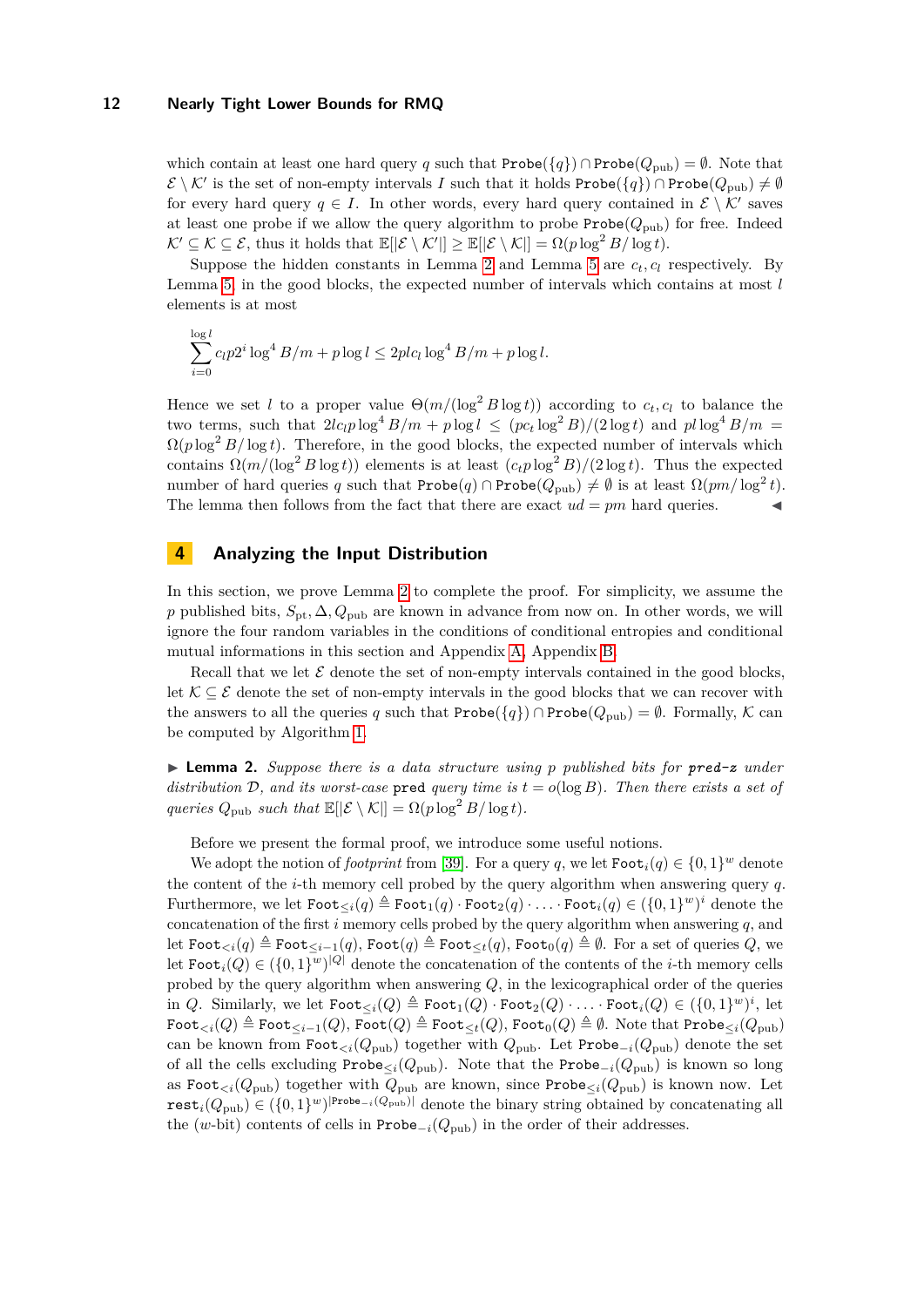Let  $\mathcal{K}_i$  denote the set of non-empty intervals which contain at least one hard query *q* such that Probe({*q*'}) ∩ Probe<sub>≤*i*</sub>( $Q_{pub}$ ) = ∅ and pred(*q'*) = *q* for some query *q'*. (See Algorithm [2](#page-12-0) for formal definition.) Note that  $\mathcal{K}_i$  is known as long as  $Q_{\text{pub}}$ , Foot<sub> $\lt i$ </sub>( $Q_{\text{pub}}$ ), and  $\texttt{rest}_i(Q_{\text{pub}})$  are known. Also note that  $\mathcal{K}_t = \mathcal{K}, \mathcal{K}_0 = \mathcal{E}$ . Let  $\mathcal{K}'_i \triangleq \mathcal{K}_i \setminus \mathcal{K}_{i+1}$  denote the additional known non-empty intervals by further allowing the query algorithm to probe the cells in Probe<sub>−*i*</sub>( $Q_{\text{pub}}$ ) \ Probe<sub>−(*i*+1)</sub>( $Q_{\text{pub}}$ ) = Probe<sub>*i*+1</sub>( $Q_{\text{pub}}$ ).

<span id="page-12-0"></span>**Algorithm 2** Algorithm to compute  $\mathcal{K}_i$  $\mathcal{K}_i \leftarrow \emptyset$ ; **foreach**  $(i, [x, y])$  *is good block* **do for**  $k \in [x, y]$  **do if** Probe $(j, k) \cap$ Probe $\leq_i(Q_{\text{pub}}) = \emptyset$  *and*  $\text{pred}(j, k) \geq x$  **then**  $\left| \mathcal{K}_i \leftarrow \mathcal{K}_i \cup \{\text{the interval contains the answer to } \text{pred}(j,k)\};\right.$ **end end end**  ${\rm return} \; \mathcal{K}_i;$ 

**Proof of Lemma [2.](#page-7-2)** By the chain rule of entropy, for any  $0 < i < t$ ,

$$
H(\text{Foot}_{\leq i}(Q_{\text{pub}})|\mathcal{K}_i) = H(\text{Foot}_{i}(Q_{\text{pub}})|\text{Foot}_{\leq i}(Q_{\text{pub}}),\mathcal{K}_i) + H(\text{Foot}_{\leq i}(Q_{\text{pub}})|\mathcal{K}_i).
$$

<span id="page-12-1"></span> $\triangleright$  Claim 6. For any  $0 < i \leq t$ ,  $H(\text{Foot}_{i}(Q_{\text{pub}})|\text{Foot}_{\leq i}(Q_{\text{pub}}),\mathcal{K}_{i}) = H(\text{Foot}_{i}(Q_{\text{pub}})|\text{Foot}_{\leq i}(Q_{\text{pub}})) - O(p \log B).$ 

<span id="page-12-2"></span> $\triangleright$  Claim 7. For any  $0 < i \leq t$ ,

$$
H(\text{Foot}_{\leq i}(Q_{\text{pub}})|\mathcal{K}_i) \geq H(\text{Foot}_{\leq i}(Q_{\text{pub}})|\mathcal{K}_{i-1}) - H(\mathcal{K}_i, \mathcal{K}'_{i-1}|\mathcal{K}_{i-1}).
$$

The proofs of the two claims are easy. If Claim [6](#page-12-1) does not hold, then there is a too-goodto-be-true compression scheme. Claim [7](#page-12-2) can be proved by a standard information argument. We defer the formal proofs of the two claims to Appendix [A](#page-17-6) and Appendix [B.](#page-18-0) Recall that  $\text{root}(Q_{\text{pub}}) = \text{root}_{\leq t}(Q_{\text{pub}})$  and  $\mathcal{K} = \mathcal{K}_t$ . By recursively applying the above two claims and the chain rule of entropy, we have

$$
H(\text{Foot}(Q_{\text{pub}})|\mathcal{K}) = \sum_{i=1}^{t} H(\text{Foot}_{i}(Q_{\text{pub}})|\text{Foot}_{< i}(Q_{\text{pub}})) - O(tp \log B) - \sum_{i=1}^{t} H(\mathcal{K}_{i}, \mathcal{K}'_{i-1}|\mathcal{K}_{i-1})
$$

$$
= H(\text{Foot}(Q_{\text{pub}})) - O(tp \log B) - \sum_{i=1}^{t} H(\mathcal{K}_{i}, \mathcal{K}'_{i-1}|\mathcal{K}_{i-1}).
$$

Hence, we have

<span id="page-12-3"></span>
$$
\sum_{i=1}^{t} H(\mathcal{K}_i, \mathcal{K}'_{i-1} | \mathcal{K}_{i-1}) = I(\text{Foot}(Q_{\text{pub}}) : \mathcal{K}) - O(tp \log B) \ge I(\mathcal{E} : \mathcal{K}) - O(tp \log B)
$$
  

$$
\implies \sum_{i=1}^{t} H(\mathcal{K}_i, \mathcal{K}'_{i-1} | \mathcal{K}_{i-1}) + H(\mathcal{E} | \mathcal{K}) + O(tp \log B) \ge H(\mathcal{E}).
$$
 (2)

<span id="page-12-4"></span>We apply the following claims to complete the proof.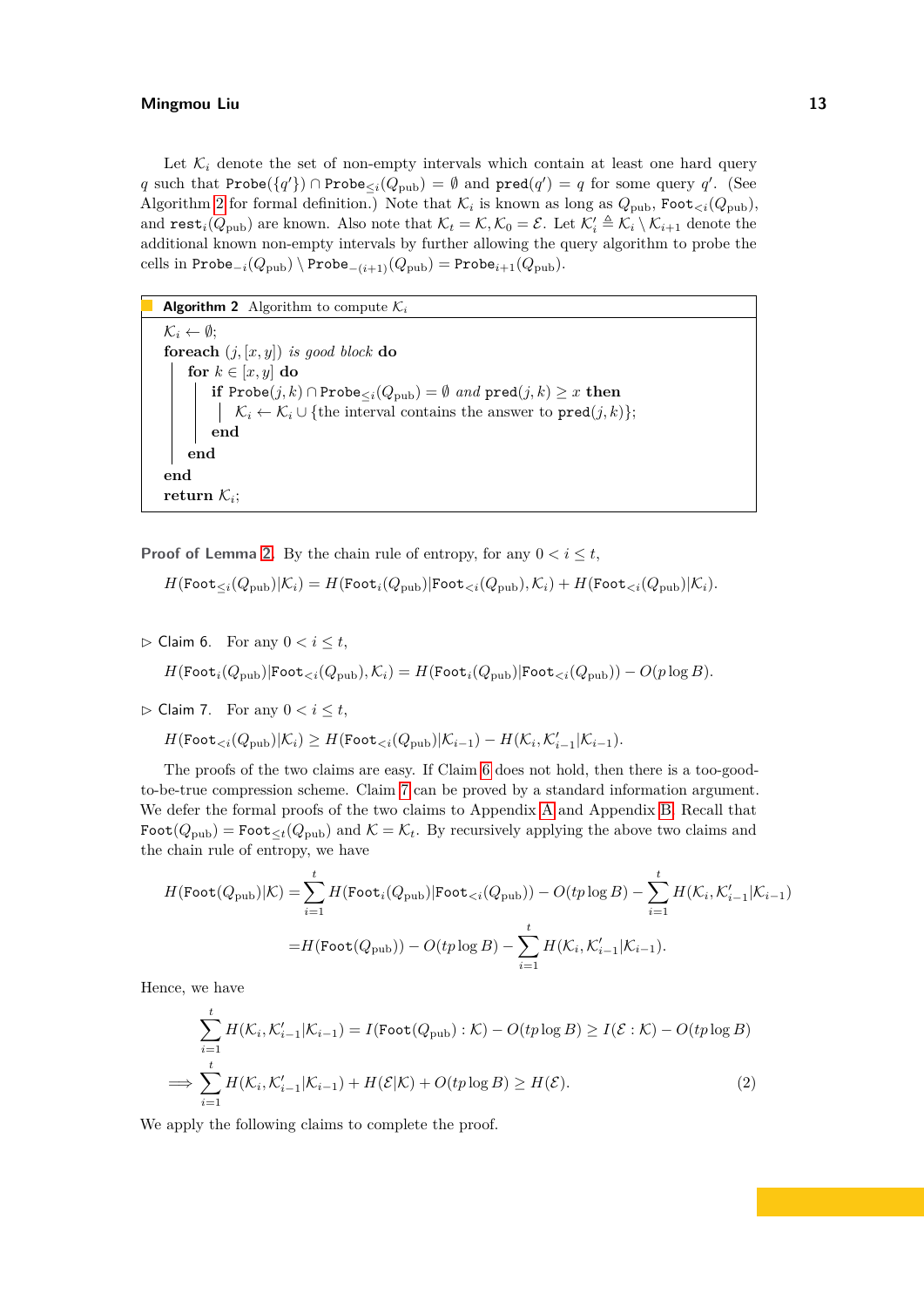$$
\triangleright \text{ Claim 8.} \quad \textstyle\sum_{i=1}^t H(\mathcal{K}_i, \mathcal{K}'_{i-1} | \mathcal{K}_{i-1}) = O(\mathbb{E}[|\mathcal{E} \setminus \mathcal{K}|] \log(t \cdot \mathbb{E}[|\mathcal{E}|] / \mathbb{E}[|\mathcal{E} \setminus \mathcal{K}|])).
$$

<span id="page-13-0"></span> $\rhd$  Claim 9.  $H(\mathcal{E}|\mathcal{K}) = O(\mathbb{E}[|\mathcal{E} \setminus \mathcal{K}|] \log(\mathbb{E}[|\mathcal{E}|]/\mathbb{E}[|\mathcal{E} \setminus \mathcal{K}|]) + p(\log \log B)^2).$ 

<span id="page-13-1"></span> $\triangleright$  Claim 10.  $H(\mathcal{E}) = \Omega(p \log^2 B)$  and  $\mathbb{E}[|\mathcal{E}|] = \Theta(p \log^2 B)$ .

Therefore, we have

$$
(2) \implies \mathbb{E}[|\mathcal{E} \setminus \mathcal{K}|] \log(t) + \mathbb{E}[|\mathcal{E} \setminus \mathcal{K}|] \log((p \log^2 B) / \mathbb{E}[|\mathcal{E} \setminus \mathcal{K}|]) + tp \log B = \Omega(p \log^2 B).
$$

Hence, one of the following inequalities must be true: (i)  $\mathbb{E}[|\mathcal{E} \setminus \mathcal{K}|] = \Omega(p \log^2 B / \log t)$ , (ii)  $\mathbb{E}[|\mathcal{E} \setminus \mathcal{K}|] = \Omega(p \log^2 B),$  (iii)  $t = \Omega(\log B).$ 

Now we prove Claim [8,](#page-12-4) Claim [9](#page-13-0) and Claim [10](#page-13-1) respectively.

$$
\triangleright \text{ Claim 8.} \quad \sum_{i=1}^t H(\mathcal{K}_i, \mathcal{K}'_{i-1} | \mathcal{K}_{i-1}) = O(\mathbb{E}[|\mathcal{E} \setminus \mathcal{K}|] \log(t \cdot \mathbb{E}[|\mathcal{E}|] / \mathbb{E}[|\mathcal{E} \setminus \mathcal{K}|])).
$$

**Proof.** Observe that  $(\mathcal{K}_i, \mathcal{K}'_{i-1})$  is a partition of  $\mathcal{K}_{i-1}$ , thus

$$
H(\mathcal{K}_i, \mathcal{K}'_{i-1} | \mathcal{K}_{i-1}) = O\left(\mathbb{E}\left[\log \binom{|\mathcal{K}_{i-1}|}{|\mathcal{K}'_{i-1}|}\right]\right) = O\left(\mathbb{E}[\mathcal{K}'_{i-1} | \log(|\mathcal{K}_{i-1}|/|\mathcal{K}'_{i-1})]\right).
$$

We are going to apply the following inequality as a toolkit. The proof is deferred to Appendix [C.](#page-18-1)

<span id="page-13-2"></span> $\triangleright$  Fact 11. For any two joint distributed random real number  $X, Y > 0$ ,  $\mathbb{E}[X \log(Y/X)] \leq$  $\mathbb{E}[X] \log(\mathbb{E}[Y]/\mathbb{E}[X]).$ 

$$
\sum_{i \in [t]} \mathbb{E}[|\mathcal{K}'_{i-1}| \log(|\mathcal{K}_{i-1}|/|\mathcal{K}'_{i-1}|)]
$$
\n
$$
\leq \sum_{i \in [t]} \mathbb{E}[|\mathcal{K}'_{i-1}|] \log(\mathbb{E}[|\mathcal{K}_{i-1}|] / \mathbb{E}[|\mathcal{K}'_{i-1}|])
$$
\n(Fact 11)\n
$$
= t \mathbb{E}_{i \sim [t]}[\mathbb{E}[|\mathcal{K}'_{i-1}|] \log(\mathbb{E}[|\mathcal{K}_{i-1}|] / \mathbb{E}[|\mathcal{K}'_{i-1}|])]
$$

Observe that  $\mathbb{E}_{i \sim [t]}[\mathbb{E}[|\mathcal{K}'_{i-1}|]] = \mathbb{E}[|\mathcal{E} \setminus \mathcal{K}|]/t$  and  $\mathbb{E}_{i \sim [t]}[\mathbb{E}[|\mathcal{K}_{i-1}|]] \leq \mathbb{E}[|\mathcal{E}|]$ . By Fact [11,](#page-13-2)

 $\leq$ E[ $|\mathcal{E} \setminus \mathcal{K}| \log(t \cdot E[|\mathcal{E}|]/E[|\mathcal{E} \setminus \mathcal{K}|]),$ 

where we let  $i \sim [t]$  denote that *i* is sampled from [*t*] uniformly at random.

$$
\triangleright \text{ Claim 9.} \quad H(\mathcal{E}|\mathcal{K}) = O(\mathbb{E}[|\mathcal{E} \setminus \mathcal{K}|] \log(\mathbb{E}[|\mathcal{E}|]/\mathbb{E}[|\mathcal{E} \setminus \mathcal{K}|]) + p(\log \log B)^2).
$$

Claim [9](#page-13-0) is an easy corollary of the following lemma: K together with  $\mathcal{E}(\mathcal{K})$  determine  $\mathcal{E}$ , so  $H(\mathcal{E}|\mathcal{K}) \leq E[|\mathcal{E}(\mathcal{K})|]$ . The proof of the following lemma is almost identical with the Lemma 7 in [\[29\]](#page-15-9), therefore we present the proof in Appendix [D.](#page-18-2)

<span id="page-13-3"></span> $\blacktriangleright$  **Lemma 12** ([\[29,](#page-15-9) Lemma 7]). *There is a prefix-free binary string*  $\mathcal{E}(\mathcal{K})$  *such that*  $\mathcal{E}(\mathcal{K})$  *and*  $K, Q_{\text{pub}}$  *together determine*  $\mathcal{E}$ *. Moreover, we have the following bound on the length of*  $\mathcal{E}(K)$ *:* 

$$
\mathbb{E}[|\mathcal{E}(\mathcal{K})|] = O(\mathbb{E}[|\mathcal{E} \setminus \mathcal{K}|] \log(\mathbb{E}[|\mathcal{E}|/\mathbb{E}[|\mathcal{E} \setminus \mathcal{K}|]) + p \log^2 \log B).
$$

 $\triangleright$  Claim 10.  $H(\mathcal{E}) = \Omega(p \log^2 B)$  and  $\mathbb{E}[|\mathcal{E}|] = \Theta(p \log^2 B)$ .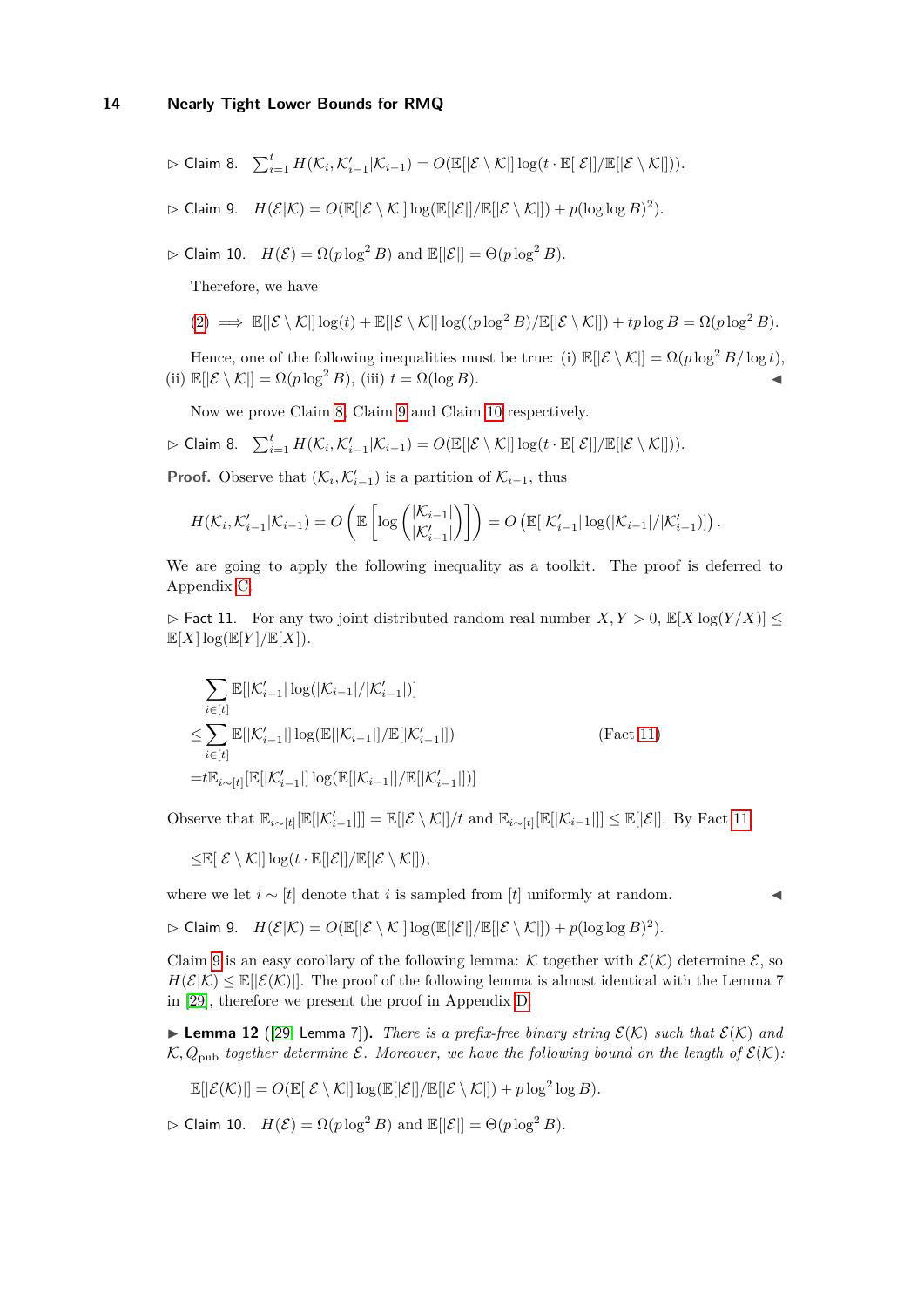Claim [10](#page-13-1) can be obtained by combining Lemma [13,](#page-14-11) Lemma [14,](#page-14-12) Lemma [15,](#page-14-13) and the fact there are at most *p* good blocks. In particular, Lemma [13](#page-14-11) ensures  $\Theta(p)$  good blocks in expectation; Lemma [14](#page-14-12) guarantees that the entropy of the set of non-empty intervals inside a good block is  $\Omega(\log^2 B)$ ; Lemma [14](#page-14-12) together with Lemma [15](#page-14-13) ensure that the expected number of non-empty intervals inside a good block is  $\Theta(\log^2 B)$ .

<span id="page-14-11"></span>▶ **Lemma 13** ([\[29,](#page-15-9) Lemma 6]). *For every integers*  $i \in [d], l \in [p/3d, 2p/3d]$ , we have

 $Pr[block (i, [s_{lm}^{(i)} + 1, s_{(l+1)m}^{(i)}] \text{ is good}] = \Omega(1).$ 

<span id="page-14-12"></span> $\blacktriangleright$  **Lemma 14** ([\[29,](#page-15-9) Lemma 5]). *In a good block*  $(i, [x, y])$ *, let*  $\mathcal{E}_{i, [x, y]}$  *denote the set of non-empty intervals inside the good block. Then*

 $H(\mathcal{E}_{i,[x,y]}) = \Omega(\log^2 B).$ 

*Moreover, for any good block*  $(i, [x, y])$ *, we have*  $\mathbb{E}[|\mathcal{E}_{i, [x, y]}|] = \Omega(\log^2 B)$ *.* 

<span id="page-14-13"></span>▶ **Lemma 15** ([\[29,](#page-15-9) Lemma 17]). *In a good block*  $(i, [x, y])$ ,  $\mathbb{E}[|\mathcal{E}_{i, [x, y]}|] = O(\log^2 B)$ .

#### **References**

- <span id="page-14-2"></span>**1** Amihood Amir, Gad M. Landau, and Uzi Vishkin. Efficient pattern matching with scaling. *J. Algorithms*, 13(1):2–32, 1992.
- <span id="page-14-1"></span>**2** Michael A. Bender, Martin Farach-Colton, Giridhar Pemmasani, Steven Skiena, and Pavel Sumazin. Lowest common ancestors in trees and directed acyclic graphs. *J. Algorithms*, 57(2):75–94, 2005.
- <span id="page-14-0"></span>**3** Omer Berkman and Uzi Vishkin. Recursive star-tree parallel data structure. *SIAM J. Comput.*, 22(2):221–242, 1993.
- <span id="page-14-9"></span>**4** Amit Chakrabarti, Bernard Chazelle, Benjamin Gum, and Alexey Lvov. A lower bound on the complexity of approximate nearest-neighbor searching on the hamming cube. In *Proceedings of the Thirty-First Annual ACM Symposium on Theory of Computing*, STOC '99, page 305–311, New York, NY, USA, 1999. Association for Computing Machinery. [doi:](https://doi.org/10.1145/301250.301325) [10.1145/301250.301325](https://doi.org/10.1145/301250.301325).
- <span id="page-14-10"></span>**5** Amit Chakrabarti and Oded Regev. An optimal randomized cell probe lower bound for approximate nearest neighbor searching. *SIAM Journal on Computing*, 39(5):1919–1940, 2010.
- <span id="page-14-3"></span>**6** Gang Chen, Simon J. Puglisi, and W. F. Smyth. Lempel–ziv factorization using less time & space. *Mathematics in Computer Science*, 1(4):605–623, Jun 2008.
- <span id="page-14-5"></span>**7** Kuan-Yu Chen and Kun-Mao Chao. On the range maximum-sum segment query problem. *Discrete Applied Mathematics*, 155(16):2043–2052, 2007.
- <span id="page-14-8"></span>**8** Raphaël Clifford, Allan Grønlund, and Kasper Green Larsen. New unconditional hardness results for dynamic and online problems. In *IEEE 56th Annual Symposium on Foundations of Computer Science, FOCS 2015, Berkeley, CA, USA, 17-20 October, 2015*, pages 1089–1107, 2015.
- <span id="page-14-4"></span>**9** Maxime Crochemore, Costas S. Iliopoulos, Marcin Kubica, M. Sohel Rahman, German Tischler, and Tomasz Walen. Improved algorithms for the range next value problem and applications. *Theor. Comput. Sci.*, 434:23–34, 2012.
- <span id="page-14-6"></span>**10** Johannes Fischer and Volker Heun. A new succinct representation of rmq-information and improvements in the enhanced suffix array. In *Combinatorics, Algorithms, Probabilistic and Experimental Methodologies, First International Symposium, ESCAPE 2007, Hangzhou, China, April 7-9, 2007, Revised Selected Papers*, pages 459–470, 2007.
- <span id="page-14-7"></span>**11** Johannes Fischer and Volker Heun. Space-efficient preprocessing schemes for range minimum queries on static arrays. *SIAM J. Comput.*, 40(2):465–492, 2011.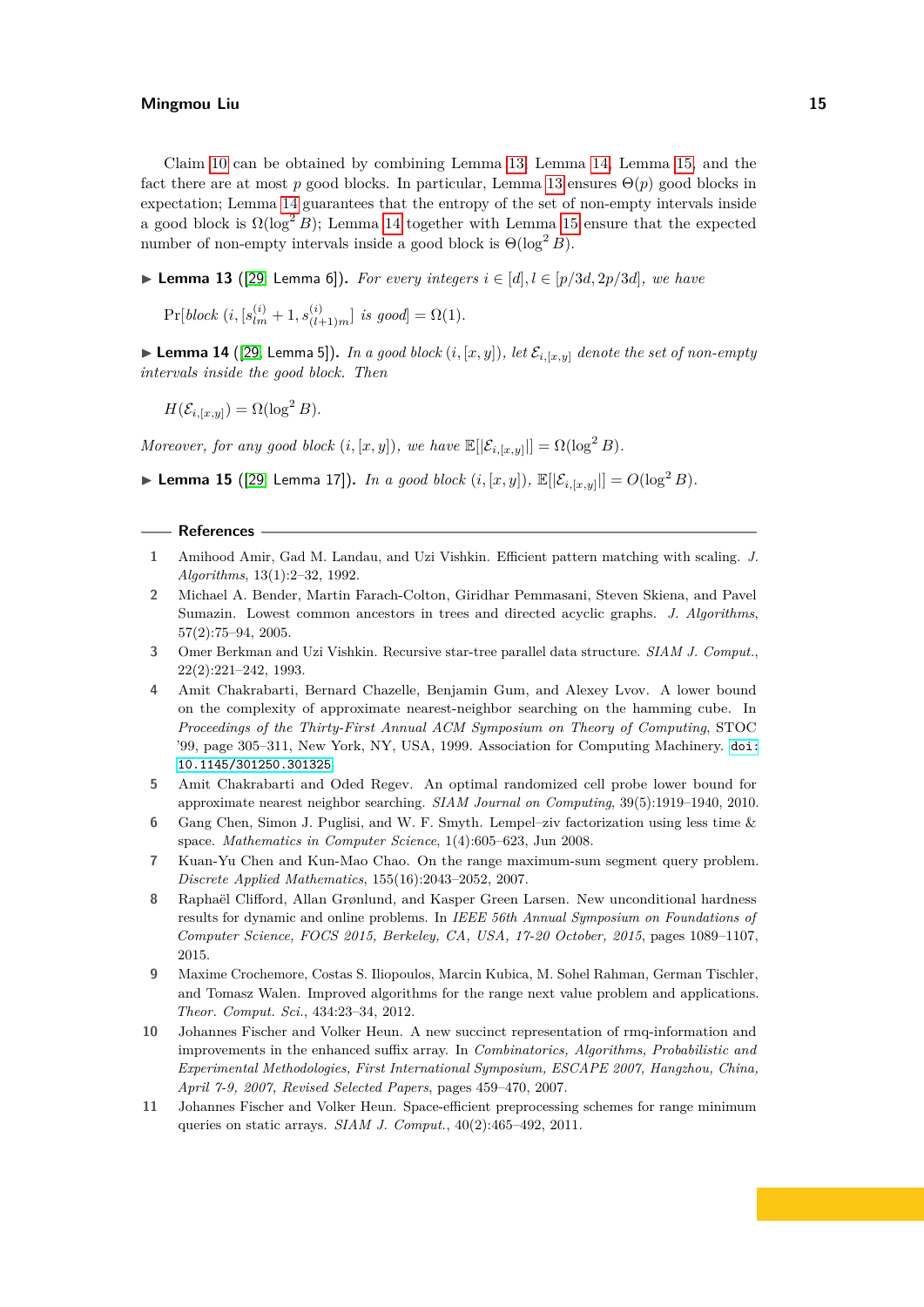- <span id="page-15-2"></span>**12** Johannes Fischer, Volker Heun, and Stefan Kramer. Optimal string mining under frequency constraints. In *Knowledge Discovery in Databases: PKDD 2006, 10th European Conference on Principles and Practice of Knowledge Discovery in Databases, Berlin, Germany, September 18-22, 2006, Proceedings*, pages 139–150, 2006.
- <span id="page-15-3"></span>**13** Johannes Fischer, Veli Mäkinen, and Gonzalo Navarro. Faster entropy-bounded compressed suffix trees. *Theor. Comput. Sci.*, 410(51):5354–5364, 2009.
- <span id="page-15-5"></span>**14** Harold N. Gabow, Jon Louis Bentley, and Robert Endre Tarjan. Scaling and related techniques for geometry problems. In *Proceedings of the 16th Annual ACM Symposium on Theory of Computing, April 30 - May 2, 1984, Washington, DC, USA*, pages 135–143, 1984.
- <span id="page-15-15"></span>**15** Anna Gál and Peter Bro Miltersen. The cell probe complexity of succinct data structures. *Theor. Comput. Sci.*, 379(3):405–417, 2007.
- <span id="page-15-0"></span>**16** Loukas Georgiadis and Robert Endre Tarjan. Finding dominators revisited: extended abstract. In *Proceedings of the Fifteenth Annual ACM-SIAM Symposium on Discrete Algorithms, SODA 2004, New Orleans, Louisiana, USA, January 11-14, 2004*, pages 869–878, 2004.
- <span id="page-15-17"></span>**17** Alexander Golynski. Cell probe lower bounds for succinct data structures. In *Proceedings of the Twentieth Annual ACM-SIAM Symposium on Discrete Algorithms, SODA 2009, New York, NY, USA, January 4-6, 2009*, pages 625–634, 2009.
- <span id="page-15-11"></span>**18** Allan Grønlund and Kasper Green Larsen. Towards tight lower bounds for range reporting on the RAM. In *43rd International Colloquium on Automata, Languages, and Programming, ICALP 2016, July 11-15, 2016, Rome, Italy*, pages 92:1–92:12, 2016.
- <span id="page-15-6"></span>**19** Dov Harel and Robert Endre Tarjan. Fast algorithms for finding nearest common ancestors. *SIAM J. Comput.*, 13(2):338–355, 1984.
- <span id="page-15-4"></span>**20** Wing-Kai Hon, Rahul Shah, and Jeffrey Scott Vitter. Space-efficient framework for top-k string retrieval problems. In *50th Annual IEEE Symposium on Foundations of Computer Science, FOCS 2009, October 25-27, 2009, Atlanta, Georgia, USA*, pages 713–722, 2009.
- <span id="page-15-7"></span>**21** Guy Joseph Jacobson. *Succinct Static Data Structures*. PhD thesis, Carnegie Mellon University, Pittsburgh, PA, USA, 1988.
- <span id="page-15-8"></span>**22** Antti Laaksonen. *Range Queries*, pages 119–129. Springer International Publishing, Cham, 2017. [doi:10.1007/978-3-319-72547-5\\_9](https://doi.org/10.1007/978-3-319-72547-5_9).
- <span id="page-15-12"></span>**23** Kasper Green Larsen. The cell probe complexity of dynamic range counting. In *Proceedings of the 44th Symposium on Theory of Computing Conference, STOC 2012, New York, NY, USA, May 19 - 22, 2012*, pages 85–94, 2012.
- <span id="page-15-10"></span>**24** Kasper Green Larsen. Higher cell probe lower bounds for evaluating polynomials. In *53rd Annual IEEE Symposium on Foundations of Computer Science, FOCS 2012, New Brunswick, NJ, USA, October 20-23, 2012*, pages 293–301, 2012.
- <span id="page-15-14"></span>**25** Kasper Green Larsen, Jelani Nelson, and Huy L. Nguyên. Time lower bounds for nonadaptive turnstile streaming algorithms. In *Proceedings of the Forty-Seventh Annual ACM on Symposium on Theory of Computing, STOC 2015, Portland, OR, USA, June 14-17, 2015*, pages 803–812, 2015.
- <span id="page-15-13"></span>**26** Kasper Green Larsen, Omri Weinstein, and Huacheng Yu. Crossing the logarithmic barrier for dynamic boolean data structure lower bounds. In *Proceedings of the 50th Annual ACM SIGACT Symposium on Theory of Computing, STOC 2018, Los Angeles, CA, USA, June 25-29, 2018*, pages 978–989, 2018.
- <span id="page-15-1"></span>**27** Hsiao-Fei Liu and Kun-Mao Chao. Algorithms for finding the weight-constrained k longest paths in a tree and the length-constrained k maximum-sum segments of a sequence. *Theor. Comput. Sci.*, 407(1-3):349–358, 2008.
- <span id="page-15-16"></span>**28** Mingmou Liu, Xiaoyin Pan, and Yitong Yin. Randomized approximate nearest neighbor search with limited adaptivity. *ACM Trans. Parallel Comput.*, 5(1), June 2018. [doi:10.1145/3209884](https://doi.org/10.1145/3209884).
- <span id="page-15-9"></span>**29** Mingmou Liu and Huacheng Yu. Lower bound for succinct range minimum query. In *Proceedings of the 52nd Annual ACM SIGACT Symposium on Theory of Computing*, STOC 2020, page 1402–1415, New York, NY, USA, 2020. Association for Computing Machinery. [doi:10.1145/3357713.3384260](https://doi.org/10.1145/3357713.3384260).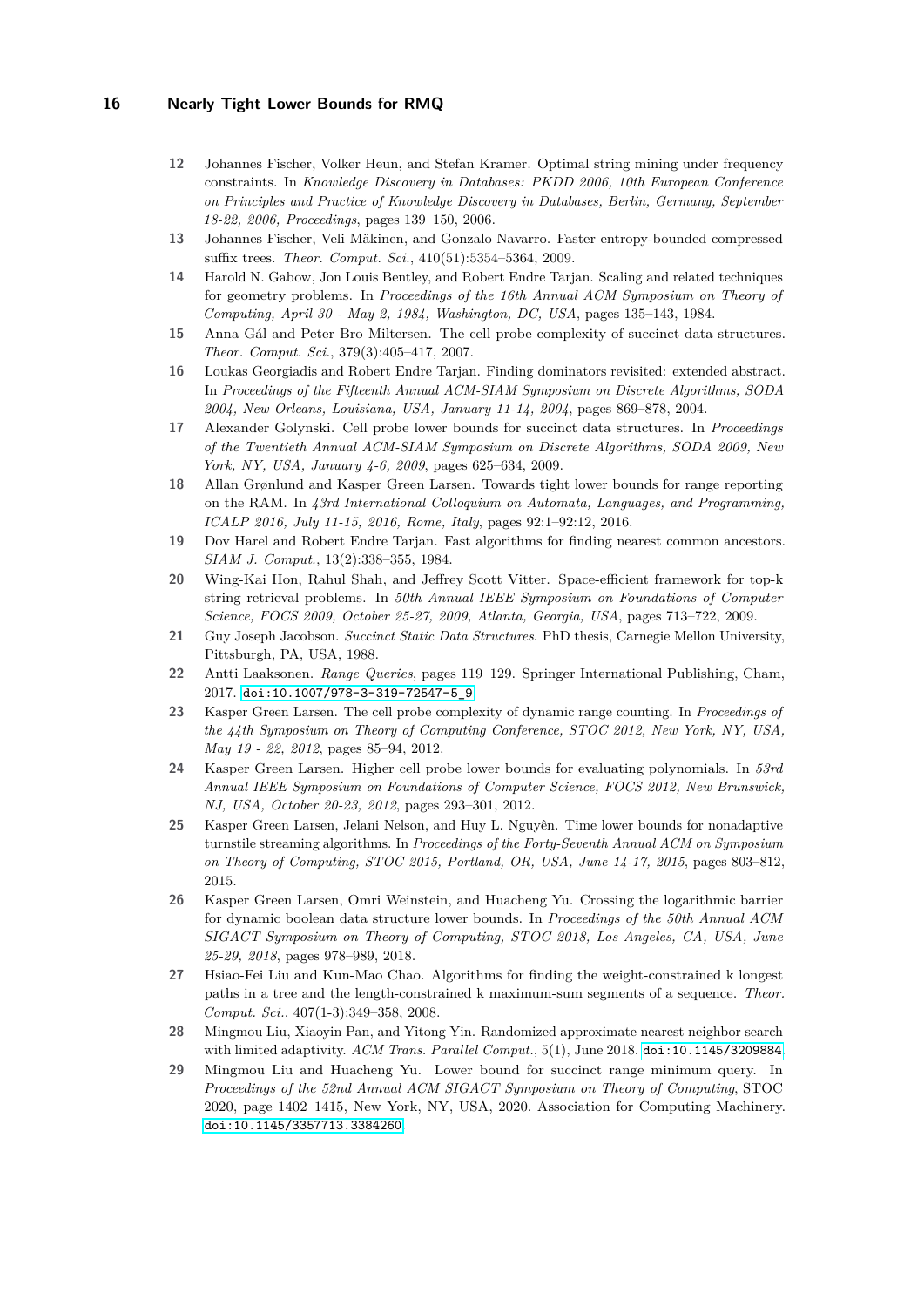- <span id="page-16-10"></span>**30** Peter Bro Miltersen, Noam Nisan, Shmuel Safra, and Avi Wigderson. On data structures and asymmetric communication complexity. In *Proceedings of the Twenty-Seventh Annual ACM Symposium on Theory of Computing*, STOC '95, page 103–111, New York, NY, USA, 1995. Association for Computing Machinery. [doi:10.1145/225058.225093](https://doi.org/10.1145/225058.225093).
- <span id="page-16-11"></span>**31** Peter Bro Miltersen, Noam Nisan, Shmuel Safra, and Avi Wigderson. On data structures and asymmetric communication complexity. *Journal of Computer and System Sciences*, 57(1):37–49, 1998. URL: <https://www.sciencedirect.com/science/article/pii/S002200009891577X>, [doi:https://doi.org/10.1006/jcss.1998.1577](https://doi.org/https://doi.org/10.1006/jcss.1998.1577).
- <span id="page-16-1"></span>**32** S. Muthukrishnan. Efficient algorithms for document retrieval problems. In *Proceedings of the Thirteenth Annual ACM-SIAM Symposium on Discrete Algorithms, January 6-8, 2002, San Francisco, CA, USA.*, pages 657–666, 2002.
- <span id="page-16-7"></span>**33** Gonzalo Navarro and Kunihiko Sadakane. Fully functional static and dynamic succinct trees. *ACM Trans. Algorithms*, 10(3):16:1–16:39, 2014.
- <span id="page-16-13"></span>**34** Rina Panigrahy, Kunal Talwar, and Udi Wieder. Lower bounds on near neighbor search via metric expansion. In *51th Annual IEEE Symposium on Foundations of Computer Science, FOCS 2010, October 23-26, 2010, Las Vegas, Nevada, USA*, pages 805–814, 2010.
- <span id="page-16-8"></span>**35** Mihai Pǎtrascu. Succincter. In *49th Annual IEEE Symposium on Foundations of Computer Science, FOCS 2008, October 25-28, 2008, Philadelphia, PA, USA*, pages 305–313, 2008.
- <span id="page-16-12"></span>**36** Mihai Pǎtrascu and Mikkel Thorup. Higher lower bounds for near-neighbor and further rich problems. In *2006 47th Annual IEEE Symposium on Foundations of Computer Science (FOCS'06)*, pages 646–654. IEEE, 2006.
- <span id="page-16-16"></span>**37** Mihai Pǎtraşcu and Mikkel Thorup. Time-space trade-offs for predecessor search. In *Proceedings of the thirty-eighth annual ACM symposium on Theory of computing*, pages 232–240. ACM, 2006.
- <span id="page-16-17"></span>**38** Mihai Pǎtraşcu and Mikkel Thorup. Randomization does not help searching predecessors. In *Proc. 18th ACM/SIAM Symposium on Discrete Algorithms (SODA)*, pages 555–564, 2007.
- <span id="page-16-9"></span>**39** Mihai Pǎtrașcu and Emanuele Viola. Cell-probe lower bounds for succinct partial sums. In *Proceedings of the Twenty-First Annual ACM-SIAM Symposium on Discrete Algorithms, SODA 2010, Austin, Texas, USA, January 17-19, 2010*, pages 117–122, 2010.
- <span id="page-16-0"></span>**40** Vijaya Ramachandran and Uzi Vishkin. Efficient parallel triconnectivity in logarithmic time. In *VLSI Algorithms and Architectures, 3rd Aegean Workshop on Computing, AWOC 88, Corfu, Greece, June 28 - July 1, 1988, Proceedings*, pages 33–42, 1988.
- <span id="page-16-2"></span>**41** Kunihiko Sadakane. Compressed suffix trees with full functionality. *Theory Comput. Syst.*, 41(4):589–607, 2007.
- <span id="page-16-3"></span>**42** Kunihiko Sadakane. Succinct data structures for flexible text retrieval systems. *J. Discrete Algorithms*, 5(1):12–22, 2007.
- <span id="page-16-6"></span>**43** Kunihiko Sadakane and Gonzalo Navarro. Fully-functional succinct trees. In *Proceedings of the 2010 Annual ACM-SIAM Symposium on Discrete Algorithms (SODA)*, pages 134–149, 2010. URL: [https://epubs.siam.org/doi/abs/10.1137/1.9781611973075.](https://epubs.siam.org/doi/abs/10.1137/1.9781611973075.13) [13](https://epubs.siam.org/doi/abs/10.1137/1.9781611973075.13), [arXiv:https://epubs.siam.org/doi/pdf/10.1137/1.9781611973075.13](http://arxiv.org/abs/https://epubs.siam.org/doi/pdf/10.1137/1.9781611973075.13), [doi:10.1137/](https://doi.org/10.1137/1.9781611973075.13) [1.9781611973075.13](https://doi.org/10.1137/1.9781611973075.13).
- <span id="page-16-4"></span>**44** Sanjeev Saxena. Dominance made simple. *Inf. Process. Lett.*, 109(9):419–421, 2009.
- <span id="page-16-15"></span>**45** Pranab Sen and S. Venkatesh. Lower bounds for predecessor searching in the cell probe model. *Journal of Computer and System Sciences*, 74(3):364–385, 2008. Computational Complexity 2003. URL: <https://www.sciencedirect.com/science/article/pii/S0022000007000839>, [doi:https://doi.org/10.1016/j.jcss.2007.06.016](https://doi.org/https://doi.org/10.1016/j.jcss.2007.06.016).
- <span id="page-16-5"></span>**46** Tetsuo Shibuya and Igor Kurochkin. Match chaining algorithms for cdna mapping. In *Algorithms in Bioinformatics, Third International Workshop, WABI 2003, Budapest, Hungary, September 15-20, 2003, Proceedings*, pages 462–475, 2003.
- <span id="page-16-14"></span>**47** Alan Siegel. On universal classes of fast high performance hash functions, their time-space tradeoff, and their applications. In *Proceedings of the 30th Annual Symposium on Foundations*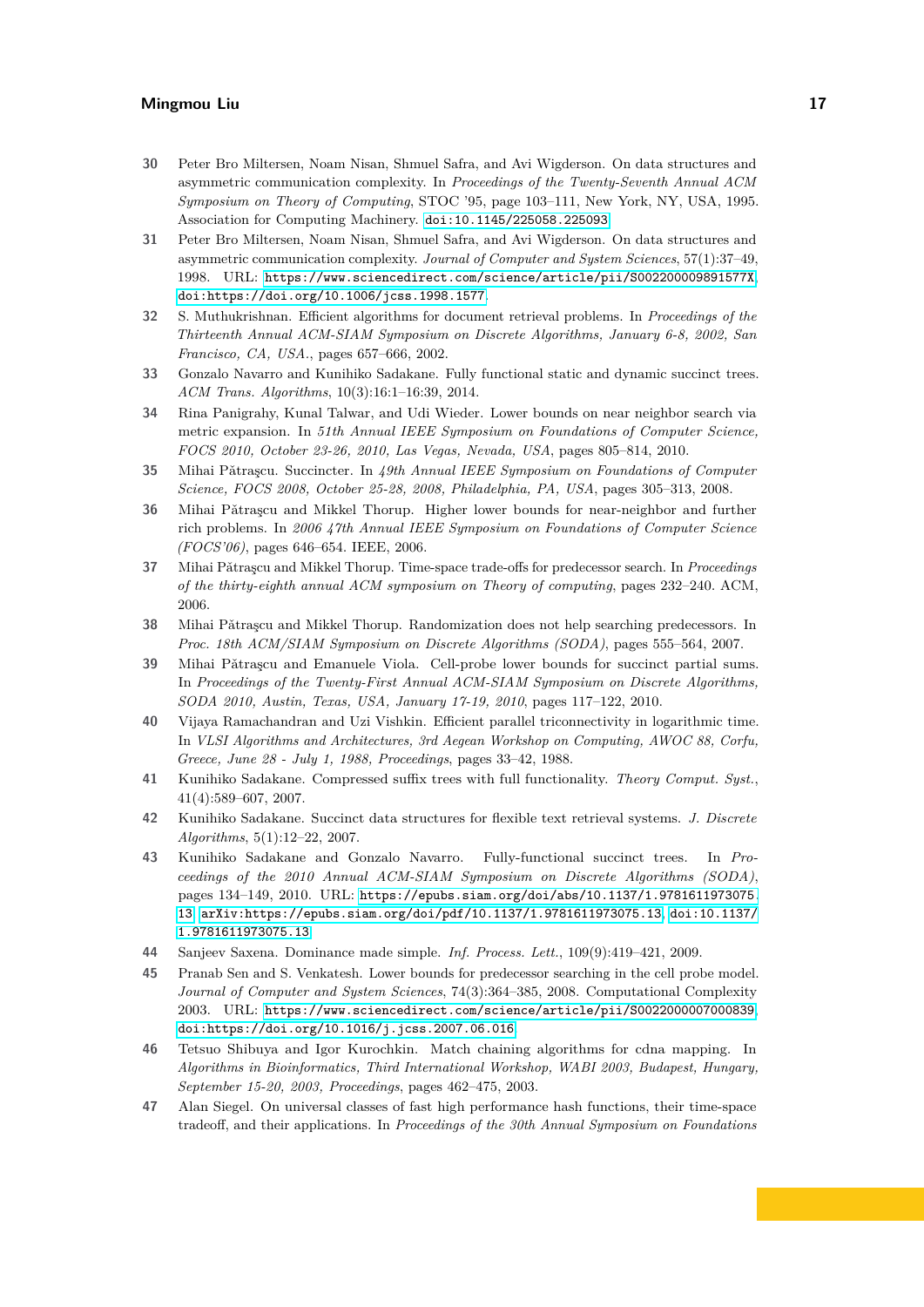*of Computer Science*, SFCS '89, page 20–25, USA, 1989. IEEE Computer Society. [doi:](https://doi.org/10.1109/SFCS.1989.63450) [10.1109/SFCS.1989.63450](https://doi.org/10.1109/SFCS.1989.63450).

- <span id="page-17-0"></span>**48** Niko Välimäki and Veli Mäkinen. Space-efficient algorithms for document retrieval. In *Combinatorial Pattern Matching, 18th Annual Symposium, CPM 2007, London, Canada, July 9-11, 2007, Proceedings*, pages 205–215, 2007.
- <span id="page-17-3"></span>**49** Emanuele Viola. Lower bounds for samplers and data structures via the cell-probe separator. In *Electronic Colloquium on Computational Complexity (ECCC)*, volume 28, page 73, 2021.
- <span id="page-17-1"></span>**50** Jean Vuillemin. A unifying look at data structures. *Commun. ACM*, 23(4):229–239, April 1980. [doi:10.1145/358841.358852](https://doi.org/10.1145/358841.358852).
- <span id="page-17-4"></span>**51** Andrew Chi-Chih Yao. Should tables be sorted? *Journal of the ACM (JACM)*, 28(3):615–628, 1981.
- <span id="page-17-2"></span>**52** Yitong Yin. Simple average-case lower bounds for approximate near-neighbor from isoperimetric inequalities. In *43rd International Colloquium on Automata, Languages, and Programming, ICALP 2016, July 11-15, 2016, Rome, Italy*, pages 84:1–84:13, 2016.
- <span id="page-17-5"></span>**53** Huacheng Yu. Optimal succinct rank data structure via approximate nonnegative tensor decomposition. In *Proceedings of the 51st Annual ACM SIGACT Symposium on Theory of Computing, STOC 2019, Phoenix, AZ, USA, June 23-26, 2019.*, pages 955–966, 2019.

## <span id="page-17-6"></span>**A Proof of Claim [6](#page-12-1)**

 $N$ ote that  $H(\text{Foot}_{i}(Q_{\text{pub}})|\text{Foot}_{\leq i}(Q_{\text{pub}}), \mathcal{K}_{i}) \geq H(\text{Foot}_{i}(Q_{\text{pub}})|\text{Foot}_{\leq i}(Q_{\text{pub}}), \text{rest}_{i}(Q_{\text{pub}}))$ since  $\mathcal{K}_i$  is known from  $\texttt{foot}_{\leq i}(Q_{\text{pub}})$  together with  $\texttt{rest}_i(Q_{\text{pub}}), Q_{\text{pub}}.$  Thus it suffices to prove

<span id="page-17-7"></span>
$$
H(\text{Foot}_{i}(Q_{\text{pub}})|\text{Foot}_{\leq i}(Q_{\text{pub}}), \text{rest}_{i}(Q_{\text{pub}})) = H(\text{Foot}_{i}(Q_{\text{pub}})|\text{Foot}_{\leq i}(Q_{\text{pub}})) - O(p \log B). \tag{3}
$$

For any  $i \in [t]$ , the following encoding scheme always exists:

- (1) write down the *p* published bits;
- (2) write down  $S_{\text{pt}}$ ;
- (3) sample  $\Delta \in [L]$  uniformly at random, write down  $\Delta$ ;
- (4) write down the contents of cells in  $\text{Probe}_{\leq i}(Q_{\text{pub}})$  using  $w \cdot |\text{Probe}_{\leq i}(Q_{\text{pub}})|$  bits;
- (5) write down the contents of cells in Probe<sup>−</sup>*i*(*Q*pub), i.e. the contents of all the cells excluding the cells in  $\text{Probe}_{\leq i}(Q_{\text{pub}})$ , in the increasing order of their addresses, using |rest*i*(*Q*pub)| bits;
- (6) write down the contents of the cells in  $\text{Probe}_i(Q_{\text{pub}})\$ robe<sub> $\lt i(Q_{\text{pub}})$  in the increasing order</sub> of their addresses, using the optimal expected  $H(\text{Foot}_{i}(Q_{\text{pub}})) \mid \text{rest}_{i}(Q_{\text{pub}}), \text{Foot}_{\leq i}(Q_{\text{pub}}))$ bits.

Recall that  $Q_{\text{pub}}$  is known from  $S_{\text{pt}}$  together with  $\Delta$ . It is easy to see that we can decode the whole data structure, together with all the published bits, from the codeword. Furthermore, we can decode the input database from the data structure, thus the codeword must be of length at least  $H_{d,u,B,Z}$  bits in expectation.

According to [\[29,](#page-15-9) Proof of Lemma 4], the first three steps consume  $O(p \log B)$  bits.

The encoding scheme partitions the set of all the cells of the data structure into three disjoint sets: Probe<sub> $\lt i$ </sub>( $Q_{\text{pub}}$ ), Probe<sub>*i*</sub>( $Q_{\text{pub}}$ ) \Probe<sub> $\lt i$ </sub>( $Q_{\text{pub}}$ ), and Probe<sub>−*i*</sub>( $Q_{\text{pub}}$ ). Note that the partition is known as long as the addresses together with the contents of the cells in Probe<sub> $\lt i$ </sub>( $Q_{\text{pub}}$ ), i.e. Foot<sub> $\lt i$ </sub>( $Q_{\text{pub}}$ ), are known. The data structure represents the contents of the cells in  $\text{Probe}_i(Q_{\text{pub}}) \setminus \text{Probe}_{i}(Q_{\text{pub}})$  using  $w \cdot \mathbb{E}[|\text{Probe}_i(Q_{\text{pub}}) \setminus \text{Probe}_{i}(Q_{\text{pub}})|] \ge$  $H(\text{Foot}_{i}(Q_{\text{pub}}))$   $\text{Foot}_{\leq i}(Q_{\text{pub}})$  bits in expectation. On the other hand, the above encoding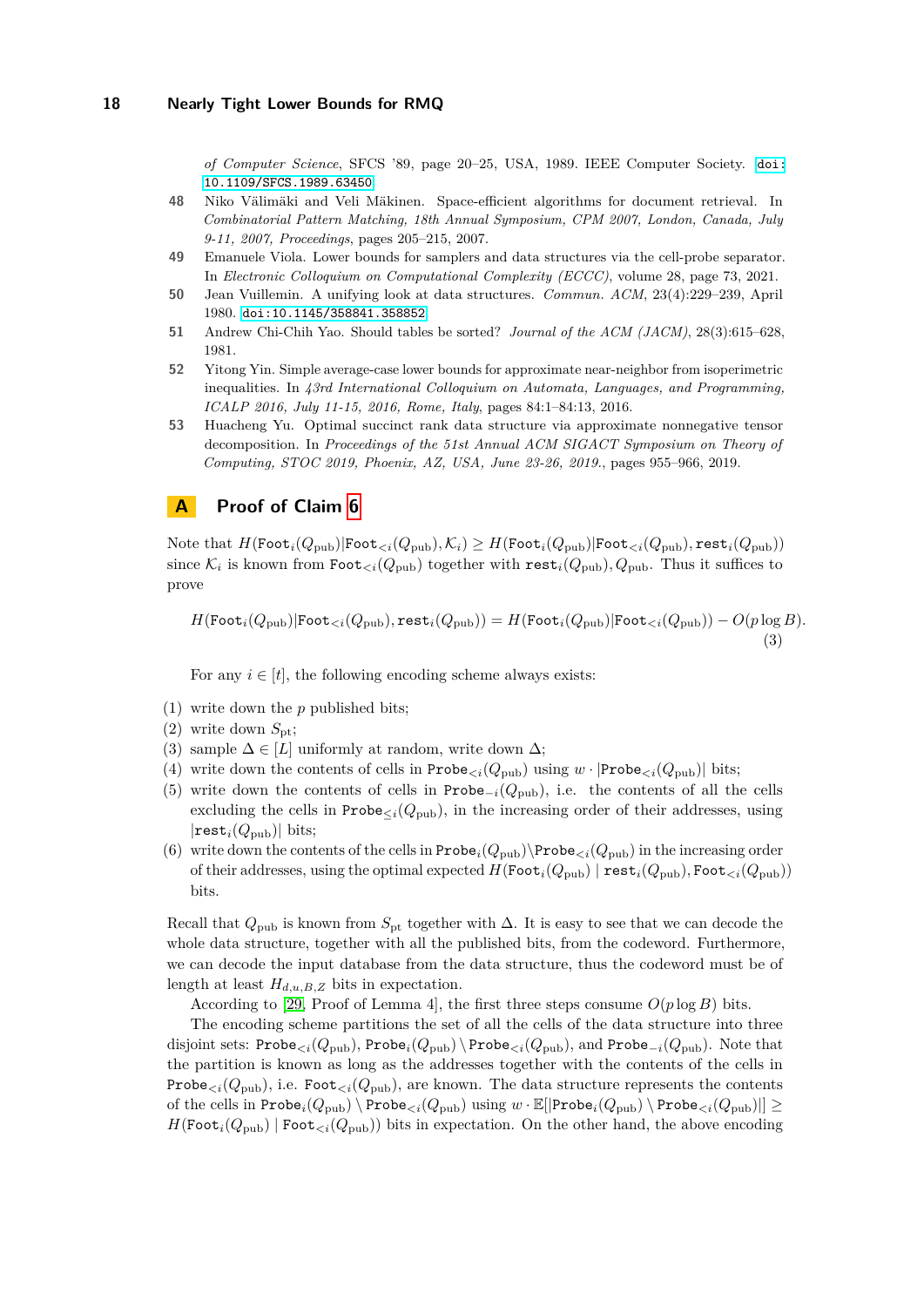scheme represents the contents of the cells in  $\text{Prob}_{i}(Q_{\text{pub}}) \setminus \text{Prob}_{\leq i}(Q_{\text{pub}})$  using expected  $H(\text{Foot}_{i}(Q_{\text{pub}}) \mid \text{rest}_{i}(Q_{\text{pub}}), \text{Foot}_{\leq i}(Q_{\text{pub}}))$  bits at cost of writing down extra  $O(p \log B)$ bits. If  $H(\text{Foot}_{i}(Q_{\text{pub}}) | \text{Foot}_{\leq i}(Q_{\text{pub}})) - H(\text{Foot}_{i}(Q_{\text{pub}}) | \text{rest}_{i}(Q_{\text{pub}}), \text{Foot}_{\leq i}(Q_{\text{pub}})) =$  $\omega(p \log B)$ , the last step will save  $\omega(p \log B)$  bits in writing down the contents of the cells in Probe<sub>*i*</sub>( $Q_{\text{pub}}$ ) \Probe<sub> $\lt i$ </sub>( $Q_{\text{pub}}$ ). Which is impossible, since we do not waste any bit in writing down the contents of the cells in  $\text{Probe}_{\leq i}(Q_{\text{pub}})$  and  $\text{Probe}_{-i}(Q_{\text{pub}})$ . In other words, the codeword is of length  $H_{d,u,B,Z} - \omega(p \log B)$  bits in expectation, if Eq[\(3\)](#page-17-7) does not hold.

 $T$ herefore,  $H(\text{Foot}_{i}(Q_{\text{pub}})|\text{Foot}_{< i}(Q_{\text{pub}}), \text{rest}_{i}(Q_{\text{pub}})) = H(\text{Foot}_{i}(Q_{\text{pub}})|\text{Foot}_{< i}(Q_{\text{pub}})) O(p \log B)$ .

## <span id="page-18-0"></span>**B Proof of Claim [7](#page-12-2)**

 $\text{Note that } H(\text{Foot}_{\leq i}(Q_{\text{pub}}) \mid \mathcal{K}_i) \geq H(\text{Foot}_{\leq i}(Q_{\text{pub}}) \mid \mathcal{K}_i, \mathcal{K}_{i-1}, \mathcal{K}'_{i-1}), \text{and } H(\text{Foot}_{\leq i}(Q_{\text{pub}}) \mid \mathcal{K}_i)$  $\mathcal{K}_{i-1}) - H(\texttt{Foot}_{$  $\mathcal{K}_{i-1}$ ).

## <span id="page-18-1"></span>**C Proof of Fact [11](#page-13-2)**

$$
\mathbb{E}[X \log(Y/X)]
$$
  
=\mathbb{E}[Y(X/Y) \log(Y/X)]  
=\sum\_{y} \Pr[Y = y] \cdot y \cdot \mathbb{E}[(X/Y) \log(Y/X) | Y = y]

By the convexity of  $x \log(1/x)$ ,

$$
\leq \sum_{y} \Pr[Y = y] \cdot y \cdot \mathbb{E}[X/Y | Y = y] \log(1/\mathbb{E}[X/Y | Y = y])]
$$

$$
= \mathbb{E}[Y] \sum_{y} (\Pr[Y = y] \cdot y/\mathbb{E}[Y]) \mathbb{E}[X/Y | Y = y] \log(1/\mathbb{E}[X/Y | Y = y])]
$$

Observe that  $(\Pr[Y = y] \cdot y / \mathbb{E}[Y])$  is a probability function with respect to *y*. Let  $\mu$  denote the distribution,

$$
=\!\mathbb{E}[Y]\mathbb{E}_{y\sim\mu}[\mathbb{E}[X/Y\mid Y=y]\log(1/\mathbb{E}[X/Y\mid Y=y])]
$$

Note that  $\mathbb{E}_{y \sim \mu}[\mathbb{E}[X/Y | Y = y]] = \mathbb{E}[X]/\mathbb{E}[Y]$ , by the convexity of function  $x \log(1/x)$ ,

 $\leq$   $\mathbb{E}[X] \log(\mathbb{E}[Y]/\mathbb{E}[X])$ *.* 

## <span id="page-18-2"></span>**D Proof of Lemma [12](#page-13-3)**

First note that  $\mathcal{K} \subseteq \mathcal{E}$ . Hence it suffices to encode in  $\mathcal{E}(\mathcal{K})$ , the set  $\mathcal{E} \setminus \mathcal{K}$ . At first we present a encoding scheme which encodes set  $\mathcal{E}_{(j,[x,y])} \setminus \mathcal{K}_{(j,[x,y])}$  in prefix-free binary string  $\mathcal{E}_{(j,[x,y])}(\mathcal{K}_{(j,[x,y])})$  for some good block  $(j,[x,y])$ , where  $\mathcal{E}_{(j,[x,y])}$  is the non-empty intervals in good block  $(j, [x, y])$  and  $\mathcal{K}_{(j, [x, y])} \triangleq \mathcal{K} \cap \mathcal{E}_{(j, [x, y])}$ . Then we show that we can efficiently encode  $\mathcal{E} \setminus \mathcal{K}$  block by block.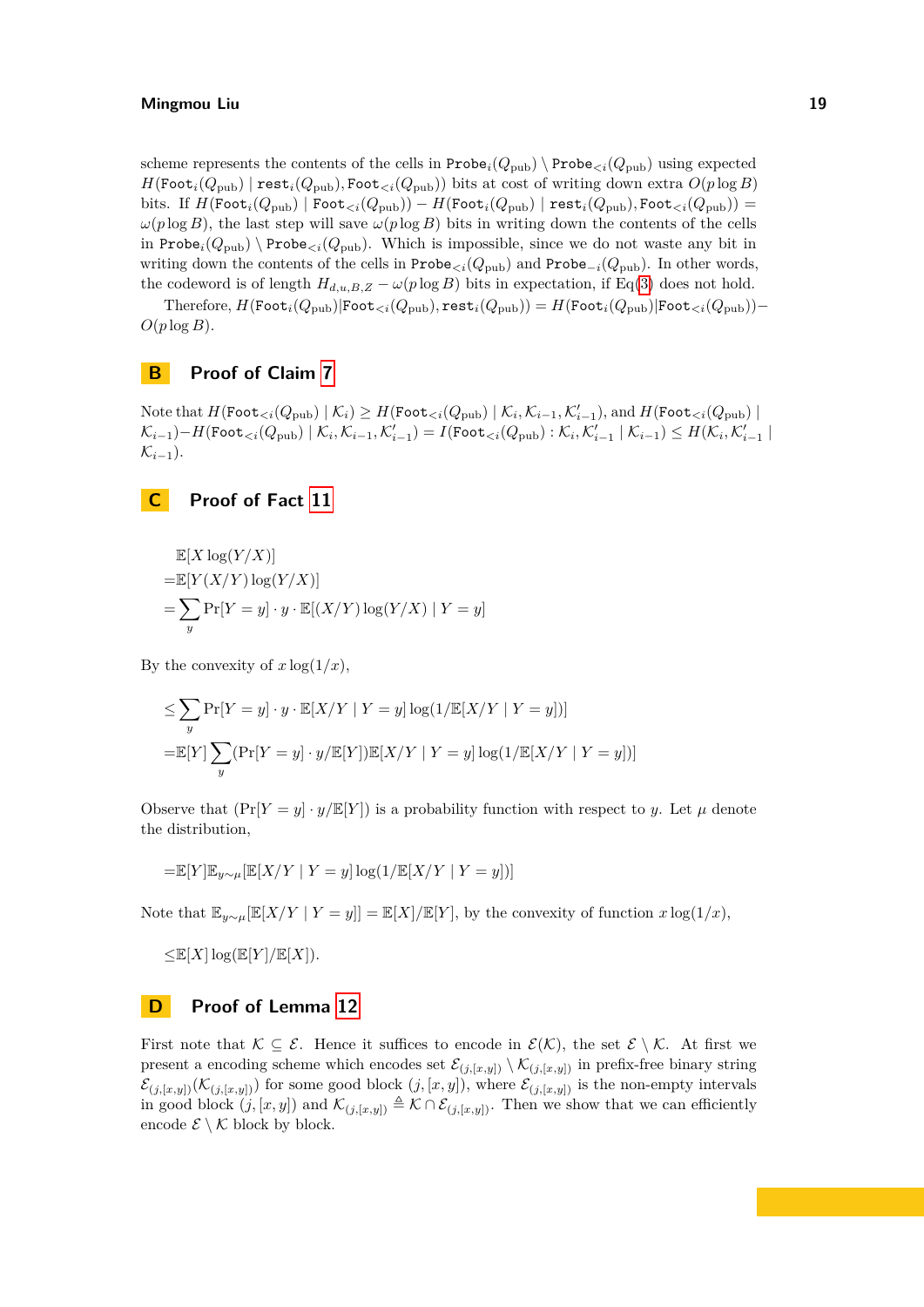## **D.1 A encoding scheme works within good block**

## **D.1.1** Encode  $\mathcal{E}_{(j,[x,y])}$  given  $\mathcal{K}_{(j,[x,y])}, Q_{\text{pub}}$

Let  $K_{ne} \triangleq |\mathcal{E}_{(j,[x,y])}|, K_{un} \triangleq |\mathcal{E}_{(j,[x,y])} \setminus \mathcal{K}_{(j,[x,y])}|$ . Let  $I_1, I_2, \ldots, I_{K_{ne}} \in \mathcal{E}_{(j,[x,y])}$  be all the elements in the increasing order. Let  $I_{i_1}, I_{i_2}, \ldots, I_{i_{K_{un}}} \in \mathcal{E}_{(j,[x,y])} \setminus \mathcal{K}_{(j,[x,y])}$  be all the elements to be encoded, where  $i_1 < i_2 < \ldots < i_{K_{un}}$ . We first write down  $K_{ne}$ , then for  $a = 1, \ldots, K_{un}$ , we do the following:

- **1.** write down  $i_a i_{a-1}$  ( $i_0$  is assumed to be 0);
- 2. write down  $I_{i_a} I_{i_a-1}$ .

All integers are encoded using the folklore prefix-free encoding which takes *O*(log *N*) bits to encode a non-negative integer *N*. This completes  $\mathcal{E}_{(j,[x,y])}(\mathcal{K}_{(j,[x,y])})$ .

## **D.1.2** Decode  $\mathcal{E}_{(i,[x,y])}$  given  $\mathcal{E}_{(i,[x,y])}(\mathcal{K}_{(i,[x,y])})$  and  $\mathcal{K}_{(i,[x,y])}$ ,  $Q_{\text{pub}}$

We read  $K_{ne}$  (which, together with  $|\mathcal{K}_{(j,[x,y])}|, Q_{pub}$ , determines  $K_{un}$ ), and for  $a = 1, \ldots, K_{un}$ , do the following:

1. read the next integer and recover  $i_a$ ;

2. for  $i = i_{a-1} + 1, \ldots, i_a - 1$ , let  $I_i$  be the next element in  $\mathcal{E}_{(j,[x,y])}$   $(i_0$  is assumed to be 0); **3.** read the next integer and recover  $I_{i_a}$ .

Finally, for  $i = i_{K_{un}} + 1, \ldots, K_{ne}$ , let  $I_i$  be the next element in  $\mathcal{E}_{(i,[x,y])}$ . This recovers all  $I_1, \ldots, I_{K_{ne}}$ , hence, decodes  $\mathcal{E}_{(j,[x,y])}$ .

# **D.1.3** The length of  $\mathcal{E}_{(j,[x,y])}(\mathcal{K}_{(j,[x,y])})$

Next, we analyze the expected length of  $\mathcal{E}_{(j,[x,y])}(\mathcal{K}_{(j,[x,y])})$ .  $K_{ne}$  takes  $O(\log \log B)$  bits to encode. Then for  $a = 1, \ldots, K_{un}$ ,  $(i_a - i_{a-1})$  takes  $O(log(i_a - i_{a-1}))$  bits to encode. Since all these integers sum up to (at most)  $K_{ne}$ , by concavity of log, the total number of bits used to encode  $\{i_a - i_{a-1}\}\$ is at most

$$
O(K_{un} \cdot \log \frac{K_{ne}}{K_{un}}).
$$

Then by Fact [11,](#page-13-2) the expected encoding length of all  $i_a - i_{a-1}$  is at most

<span id="page-19-1"></span>
$$
O\left(\mathbb{E}[\mathcal{E}_{(j,[x,y])}\setminus\mathcal{K}_{(j,[x,y])}]]\log\frac{\mathbb{E}[\mathcal{E}_{(j,[x,y])}]]}{\mathbb{E}[\mathcal{E}_{(j,[x,y])}\setminus\mathcal{K}_{(j,[x,y])}]]}\right)
$$
(4)

Next, the value  $I_{i_a} - I_{i_a-1}$  takes  $O(\log(I_{i_a} - I_{i_a-1}))$  bits to encode. For all *a* such that  $I_{i_a} - I_{i_a-1} \leq \left( \frac{\mathbb{E}[|\mathcal{E}_{(j,[x,y])}|]}{\mathbb{E}[|\mathcal{E}_{(j,[x,y])}\setminus \mathcal{K}_{(j,[x,y])}|]}} \right)$  $\frac{\mathbb{E}[|\mathcal{E}_{(j,[x,y])}|]}{\mathbb{E}[|\mathcal{E}_{(j,[x,y])}\setminus \mathcal{K}_{(j,[x,y])}|]}$ <sup>2</sup>, their total encoding length is at most

$$
O\left(K_{un} \cdot \log \frac{\mathbb{E}[|\mathcal{E}_{(j,[x,y])}|]}{\mathbb{E}[|\mathcal{E}_{(j,[x,y])} \setminus \mathcal{K}_{(j,[x,y])}|]}\right),\,
$$

and its expectation is at most

<span id="page-19-2"></span><span id="page-19-0"></span>
$$
O\left(\mathbb{E}\left[\left|\mathcal{E}_{(j,[x,y])}\setminus\mathcal{K}_{(j,[x,y])}\right|\right]\log\frac{\mathbb{E}\left[\left|\mathcal{E}_{(j,[x,y])}\right|\right]}{\mathbb{E}\left[\left|\mathcal{E}_{(j,[x,y])}\setminus\mathcal{K}_{(j,[x,y])}\right|\right]}\right)\right)
$$
(5)